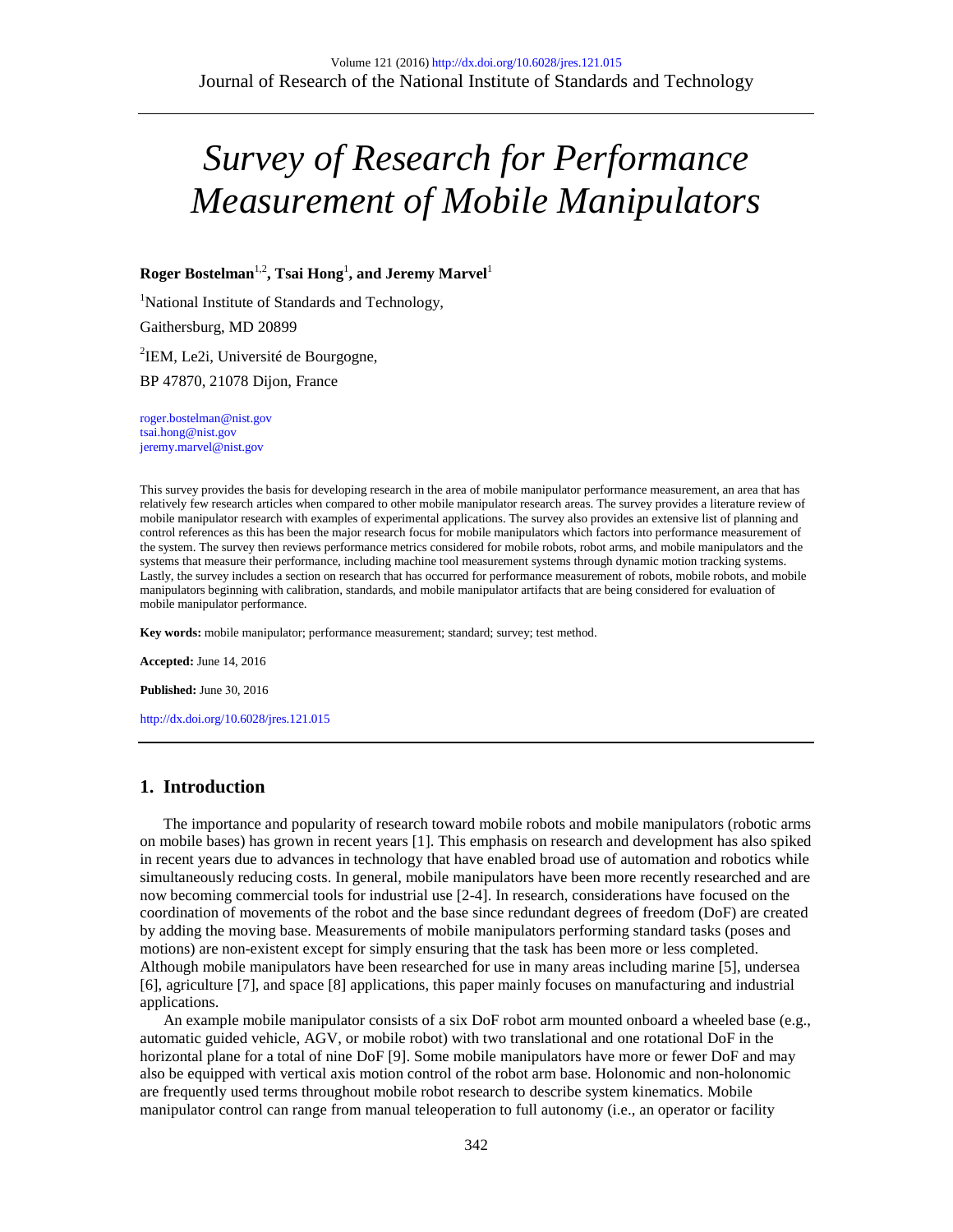management system controls the mobile manipulator using typically high level remote commands to the onboard controller with no direct operator interface).

 Metrics for safety and performance of mobile manipulators include many areas, such as: safe operation, task completion, time to complete the task, quality, and quantity of tasks completed. Inherent in "quality" and "quantity" are the mobile manipulator accuracy and repeatability, respectively. These metrics not only include task completion but also focus on how well and how many times the task was completed.

 Prior to industrial acceptance and standards development for mobile manipulators, users of these new systems will expect manufacturers to provide real performance data to guide their procurement and assure suitability for given application tasks. Robot performance measurements typically include the difference in position and orientation, or pose, of the end of arm tooling from the commanded robot pose. Ground truth measurement using motion tracking systems provides relatively accurate robot joint, segment, or tool point position information, enabling comparisons with the commanded pose. Review of robot, mobile robot, and mobile manipulator performance measurement research shows this as being a relatively new technique for performance evaluation within the research community.

 The motivation and objective of the survey are to provide a current state-of-the-art in mobile manipulator research and performance measurements for these systems. The target audience of the article is robotics researchers, users, manufacturers, and standards developers of mobile manipulators.

 The survey provides a literature review of mobile manipulator research with examples of experimental applications. The survey also provides an extensive list of planning and control references as this has been the major research focus for mobile manipulators which factors into performance measurement of the system. The survey then reviews performance metrics considered for mobile robots, robot arms, and mobile manipulators and the systems that measure their performance. Emphasis is placed on tracking systems for dynamic measurements as needed for mobile manipulators. Lastly, the survey includes a section on performance measurement research for robots, mobile robots, and mobile manipulators, beginning with calibration, standards, and mobile manipulator artifacts being considered for evaluation of mobile manipulator performance. However, this survey does not include grasping and in-hand manipulation of objects.

## **2. Mobile Manipulator Research**

 Expert researchers reported in 2005: "Autonomous mobile manipulation is a relatively young discipline within robotics." [10] As will be shown in this survey, much research on mobile manipulation occurred over the last 20 years and much of the research is task specific. The United States (U.S.) National Science Foundation (NSF)/National Aeronautics and Space Administration (NASA) Workshop on Autonomous Mobile Manipulation wrote that mobile manipulation combines a wide variety of research areas, ranging from force control to mechanism design to computer vision. Workshop recommendations for U.S. research laboratories included creating technological foci in the area of dexterous manipulation and physical interaction, among other critical areas. Programmatic recommendations included development of a simple integrated mobile manipulator aimed at a much lower price point so that it could be widely disseminated.

 Mobile manipulators are capable of moving about—and interacting mechanically with—environments, and may be designed specifically to assist human beings in factories and in homes. The Introduction (Sec. 1) references examples of commercial mobile manipulators [2-4, 7] developed and being used for industrial purposes. An extensive literature review of the research leading to commercial mobile manipulators is provided in this section. As a precursor to mobile manipulator research, a literature review of mobile robot research was performed [1], which also includes a few examples of research on mobile manipulators. An earlier work by Bogh et al. [11] at Aalborg University, Denmark, provided a timeline of mobile manipulators that spans 30 years (see Fig. 1). The timeline shows relatively lightweight manipulators on a variety of mobile robots used for research, and effectively concludes with the authors' own platform $\frac{1}{1}$  $\frac{1}{1}$  $\frac{1}{1}$ 

<span id="page-1-0"></span> $1$  Commercial equipment and materials are identified in order to adequately specify certain procedures. In no case does such identification imply recommendation or endorsement by the National Institute of Standards and Technology, nor does it imply that the materials or equipment identified are necessarily the best available for the purpose.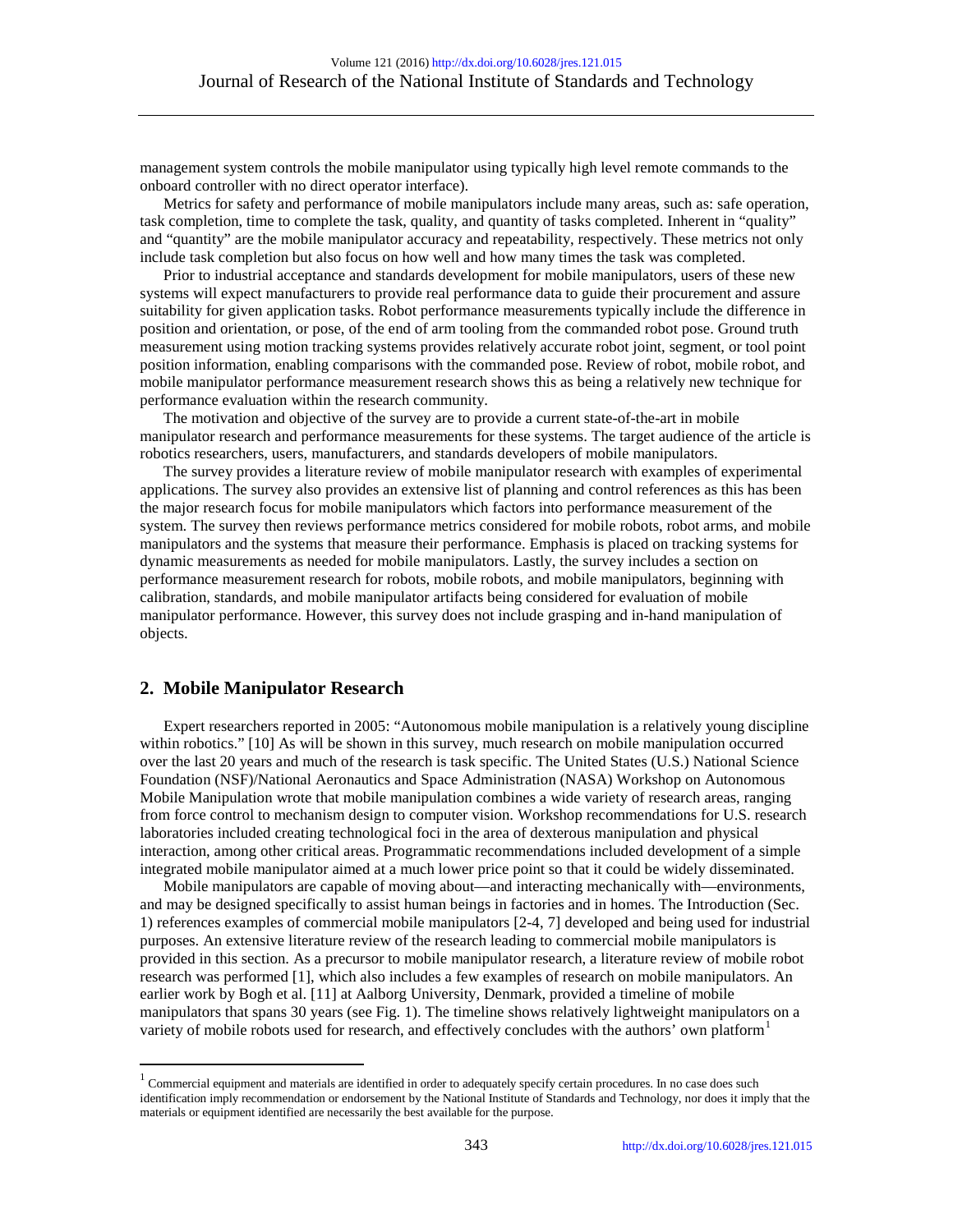

**Fig. 1.** Timeline of mobile manipulator development. (Photo courtesy of MTECH, Aalborg University, Denmark [11]).

designed as a proof-of-concept for general-purpose applications (such as material handling) within an industrial environment.

 Many mobile manipulator applications are suggested throughout the research and discussed within this survey, for example:

- Processing or assembly of large-scale parts such as wind turbine blades or towers
- Surface processing (sanding, coating removal, or painting) of large systems such as aircraft or ships
- Welding of large-scale parts and components
- Large-scale rapid prototyping
- Conveyor tending
- Material handling
- Flexible manufacturing

 This section provides an in-depth literature mobile manipulator research review divided into sections on: experimental applications and planning and control. Because of the major research efforts in mobile manipulator planning and control, this section is further divided into subsections on: unified motion, trajectory planning, configuration optimization, multiple tasks, stability, obstacle avoidance, outdoor use, and miscellaneous areas.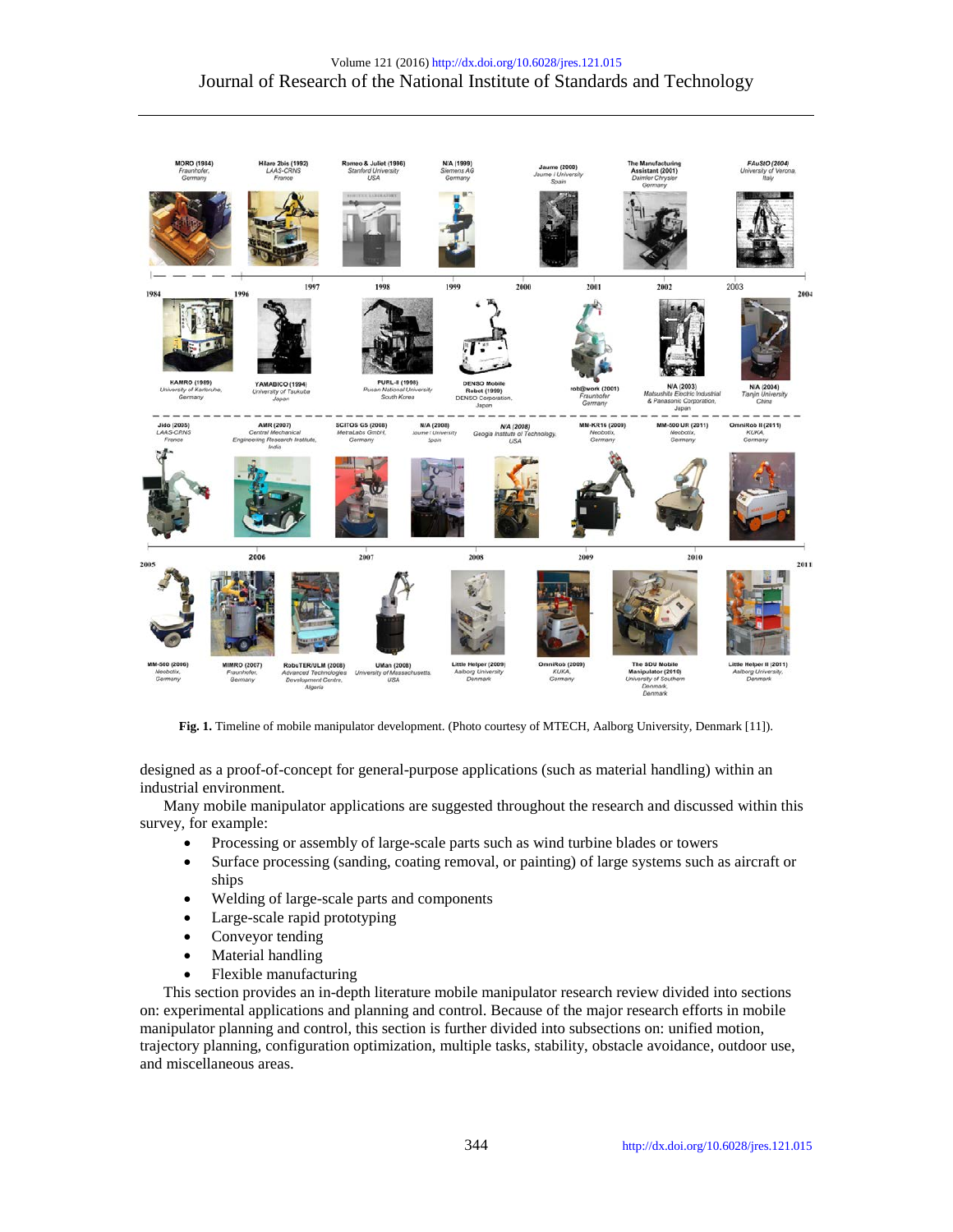# **2.1 Experimental Applications**

 Through direct experimental applications, several researchers have improved the capabilities of mobile manipulators solving potential future large volume robot arm applications. Hamner et al. [12] developed an autonomous mobile manipulator system that was demonstrated experimentally to achieve "peg-in-hole" type of insertion assembly tasks. The system overcame inherent system uncertainties and exceptions by using control strategies that employ coordinated control, combined visual and force servoing, and incorporated reactive task control. A force-controlled, spiral search was used to overcome the positioning uncertainty of the system relative to the assembly environment. Researchers at Aalborg University described in [13] and demonstrated in [14] how their mobile manipulators initially calibrated to a fixture and then performed peg-in-hole assembly of a rotary shaft for a pump. Flannigan et al. [15] developed a mobile manipulator system that utilized remote position sensing of the end-effector to accurately operate over a large work envelope, for example an aircraft wing or fuselage. The goal was to utilize an off-theshelf, industrial, seven DoF robot arm, an omni-directional mobile platform, and a metrology system. The metrology system tracked multiple objects within a large work space with relatively high accuracy (200 μm) and in real-time. Chen et al. [16] designed a hierarchical intelligent controller using a neural network for the coordinated control of a mobile manipulator that identified and remedied leakage points of jugs filled with dangerous chemicals. The controller consisted of decision, processing, and execution levels.

 Peterson et al. [17] and Nagatani et al. [18] developed force/torque control of a mobile manipulator to open a door. Alternatively, Chitta et al. [19] showed how to overcome the high-dimensionality of the planning problem by identifying a graph-based representation that was small enough for efficient planning yet contained coordinated arm and base motions to open varying type doors. Pin and Culioli [20] studied a particular aspect of the mobile manipulator kinematic redundancy resolution for material handling tasks. Specifically, they studied the system's utility to optimize its position and configuration during task commutations to handle changes in task requirements or constraints. Basic optimization schemes were developed for cases when load and position constraints are applied at the end-effector.

 Various optimization criteria have been investigated for task requirements including obstacle avoidance, maneuverability, and several torque functions. Similarly, although for human assistance, Advait and Kemp [21] developed EL-E (see Fig. 2). Once provided with a three-dimensional (3D) location via brief illumination with a laser pointer, the robot autonomously approached the location and then either grasped the nearest object or placed an object.

 Agah and Tanie [22] discussed control issues for a service mobile manipulator delivering and handing objects to a human. In [23], Tomizawa et al. described a system which used a mobile manipulator as a remotely teleoperated tool to help humans browse books located in a library via the Internet. A voiceguided mobile manipulator was presented by Bort and Pobil [24]. The user could interact verbally with the system to help it localize, identify, database, and pick up objects.

 Holmberg and Khatib [25] designed and developed a powered caster vehicle (PCV) which provided the desired smooth, accurate motion and coordination with an onboard manipulator, a holonomic vibration-free wheel system that can be dynamically controlled. They proposed a new approach for modeling and controlling the dynamics of this parallel redundant system.

 Dual manipulators have also been researched, mainly for material handling. In 1996, Khatib et al. [26, 27] developed multiple mobile manipulation systems and the basic models and methodologies for their analysis and control. They extended four fixed base manipulation methodologies to mobile manipulation systems, called Stanford Assistant Mobile Manipulators (SAMM). The methodologies included: "1) the Operational Space Formulation for task-oriented robot motion and force control; 2) the Dexterous Dynamic Coordination of Macro/Mini structures for increased mechanical bandwidth of robot systems; 3) the Augmented Object Model for the manipulation of objects in a robot system with multiple arms; and 4) the Virtual Linkage Model for the characterization and control of internal forces in a multi-arm system." Figure 3 shows a graphical depiction of the SAMM carrying a pipe.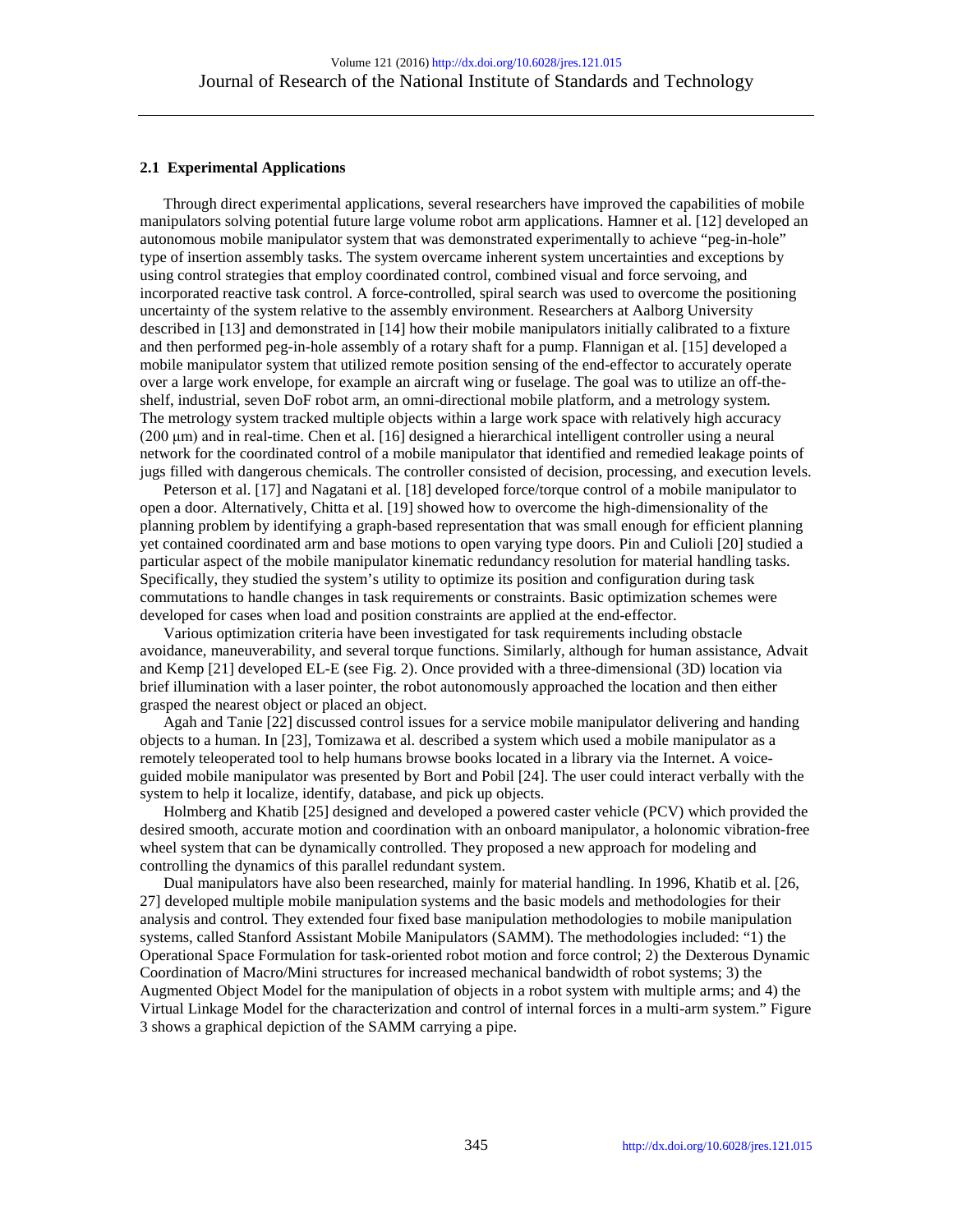

**Fig. 2.** EL-E mobile manipulator [22].



**Fig. 3.** Graphical depiction of the Stanford Assistant Mobile Manipulators (SAMM) carrying a pipe [26].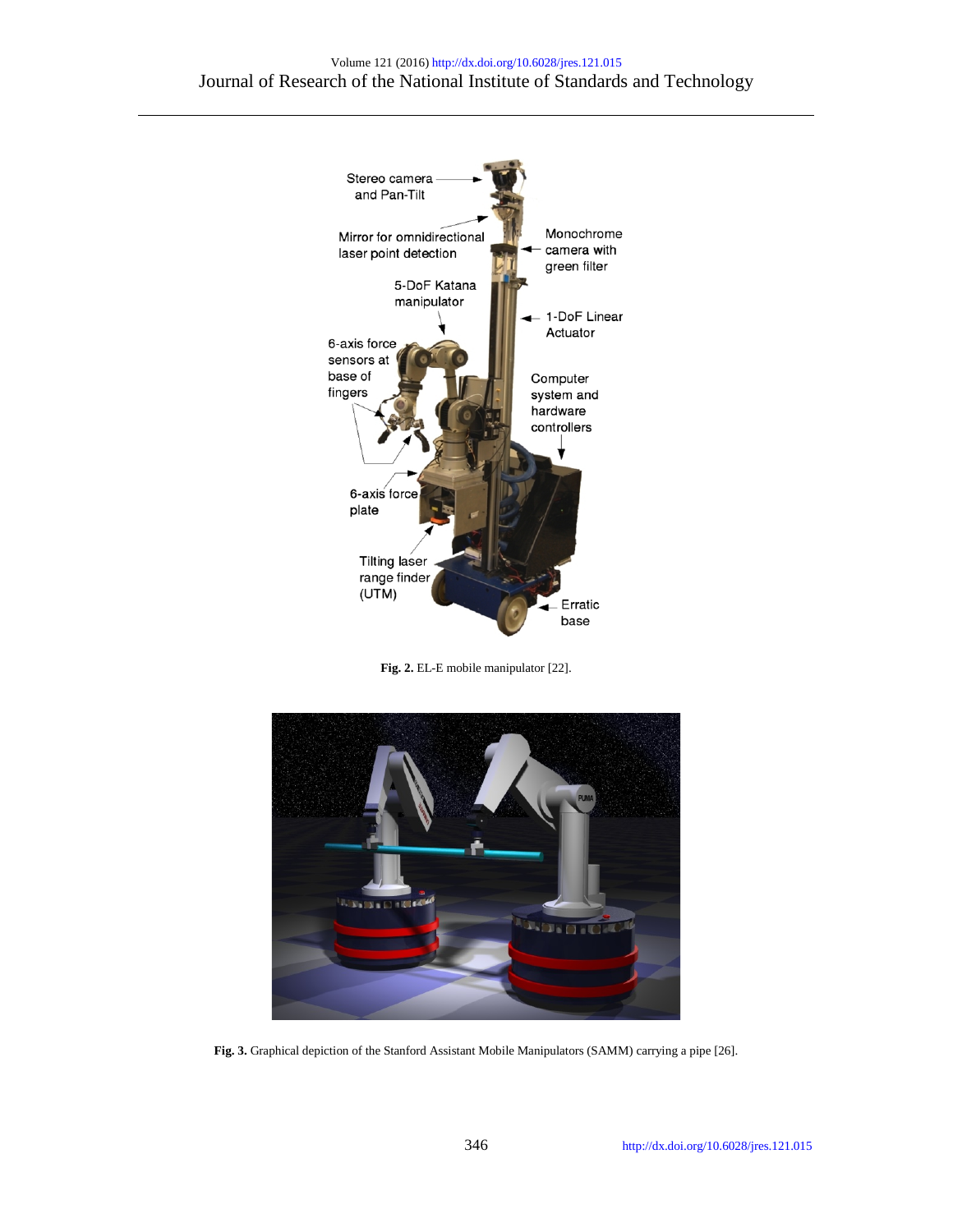Cooperating control (a derivation of force control) of multiple mobile manipulators was later studied by Osumi et al. [28] and Sugar and Kumar [29]. In 2005, Stroupe et al. [30], demonstrated a behavior-based system in which two mobile-base robots perform assembly tasks. One robot served as a master and the other as a slave in the assembly of beams into a structure. Stereo vision was used to locate fiducial marks on the components and force-torque sensing was used during transportation and assembly.

 Beyond the laboratory, Madsen et al. [31] evaluated two autonomous mobile manipulators in a realworld, industrial pump, manufacturing environment. The objective was to integrate the mobile manipulators with existing equipment to increase the technology-readiness-level for industrial use. The two robots worked together to produce rotors over a period of 10 days and were set up in less than a day. The experiment included workspace adaptation, safety regulations, rapid robot instruction and running production. Not included in the Fig. 1 timetable is the Meka M1 Mobile Manipulator [3], pictured in Fig. 4 which also included a vertical axis for the manipulator. The Meka M1 is being further developed by Alphabet and includes a humanoid system equipped with two compliant manipulators with 6-axis forcetorque sensors at the wrist, compliant grippers, a "head" with a 3D sensor, and an omnidirectional wheel base.



**Fig. 4.** Meka M1 Mobile Manipulator [3].

 Design of mobile manipulators has also been researched for specific or generic use. Towards design of a mobile manipulator for a specific application, namely automated highway construction and maintenance, Gardner and Velinsky [32] described a systematic, unified, kinematic analysis for manipulator arms mounted to mobile platforms. The differential kinematics for the combined system was used, along with an extended definition of manipulability, to generate a design tool for this class of systems. An example was presented in which a three DoF anthropomorphic manipulator was mounted on a platform powered by two independent drive wheels. Scaled manipulability ellipses were used to visualize the effect of manipulator mounting position on the overall mobility of the system.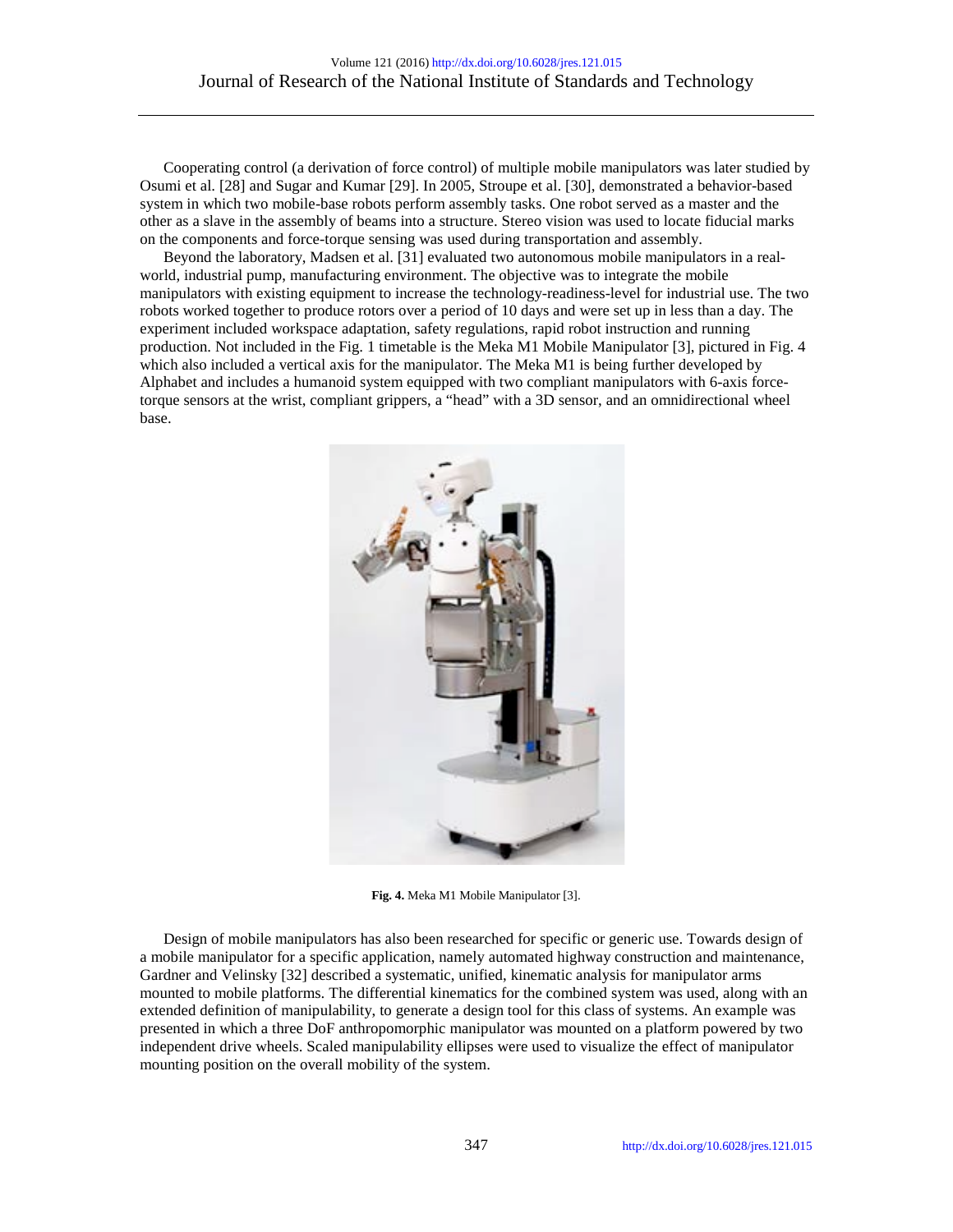# **2.2 Planning and Control**

 Most of mobile manipulator research has been in planning and control due to the redundant DoF, such as the stability of the system with a moving manipulator onboard. While complicating planning and control, this kinematic redundancy is desirable since it allows mobile manipulators to operate under many modes of motion and to perform a wide variety of tasks. The survey of planning and control is, therefore, divided into several areas where research was published, including unified motion of the manipulator with the base, trajectory planning and coordinated control of the system, the system performing multiple tasks, stability, obstacle avoidance of the manipulator combined with the base, the system use outdoors, and other miscellaneous mobile manipulator research.

# **2.2.1 Unified Motion**

 To plan a mobile manipulator's motion, some researchers considered the onboard manipulator as extra joints of the mobile base, where the locomotion controller is part of the manipulator controller. However, it is difficult to implement both controllers as one since the controllers are typically manufactured by two different companies. In 2000, Papadopoulos and Poulakakis [33] described a planning and control methodology for mobile manipulators, allowing them to follow simultaneously-desired end-effector and platform trajectories without violating the non-holonomic constraints. In 2002, Kim et al. [34] formulated a combined approach for the mobile manipulator mobility and manipulation using a redundant scheme which used zero moment point. In the same year, Nagatani et al. [35] developed a path planning algorithm where the locomotion controller was independent from the manipulator controller, and cooperative motion occurred using communication between controllers. Further, in 2006, Katz, et al. [36] considered endeffector-centric, integrated mobility with manipulation, or simply, tool-point control. The combination resulted in an experimental platform that allowed researchers to focus only on end-effector behavior without having to worry about the motion of the remaining DoF. Mailah et al. [37] proposed in 2006 the resolved acceleration control (RAC) and proportional-integral active force control (PIAFC) as an approach for the robust mobile manipulator motion control. The concept utilized a differentially-driven, wheeled, mobile platform with an onboard two-link planar arm. The study emphasized the integrated kinematic and dynamic control strategy in which the RAC was used to manipulate the kinematic component while the PIAFC compensated for dynamic effects, including disturbances and uncertainties.

# **2.2.2 Trajectory Planning**

 Several researchers have studied trajectory planning. In 1997, Chen and Zalzala [38] developed an approach for the modeling and motion trajectory planning of a mobile manipulator system with a nonholonomic constraint. Tanner and Kyriakopoulos [39], in 2001, used Kane's dynamic equations. Mohri et al. [40], also in 2001, developed a trajectory planning method to optimally control the combined system of a mobile manipulator with the end-effector's specified path. Shin et al. [41], in 2003, presented a motion planning method for mobile manipulators where the base was moved to discrete poses from which the manipulator could be deployed to cover a prescribed trajectory. Finally, in 2011, Tang et al. [42] presented differential-flatness-based, integrated, point-to-point trajectory planning and control.

# **2.2.3 Configuration Optimization**

 In 1992, Yamamoto and Yun [43] studied a planning and control algorithm for a mobile manipulator so that the manipulator was always positioned at the preferred configurations measured by its manipulability. Simulation results initially proved the intended algorithm result followed by implementation and verification on a real mobile manipulator system. In 1997, Chen and Zalzala [44] described a genetic algorithm approach to multi-criteria motion planning of mobile manipulator systems. Least-torque norm, manipulability, torque-distribution, and obstacle avoidance were considered for multi-criteria, mobile manipulator position and configuration optimization. The emphasis of the simulated study was placed on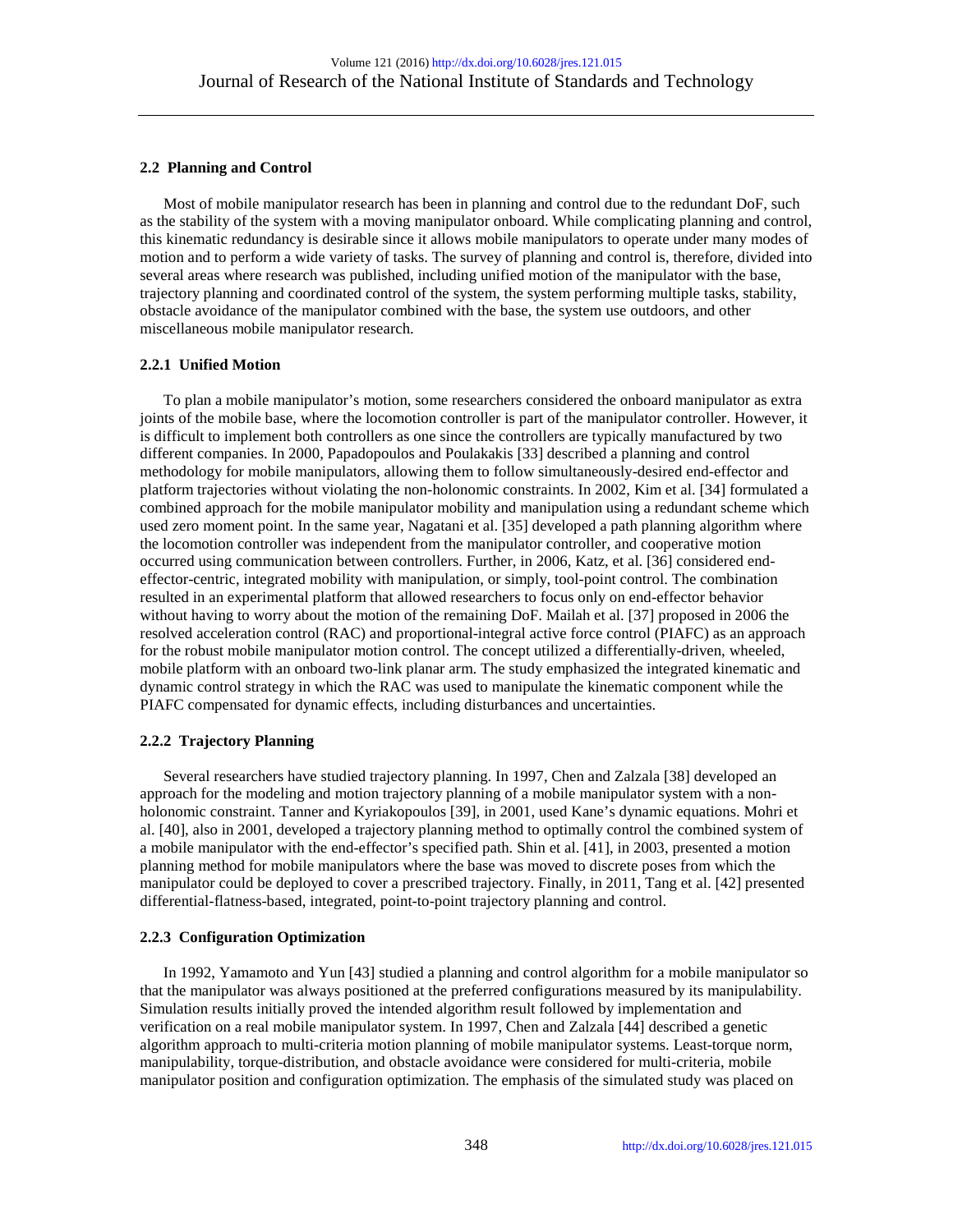using genetic algorithms to search for global, optimal solutions and solve the minimax problem for manipulator torque distribution.

# **2.2.4 Multiple Tasks**

 In 1994, Pin et al. [45] focused on minimax planning the positions and configurations in which the system needed to be at task commutation in order to assure that it could properly initiate the next task to be performed. An implementation of the algorithms was performed using the HERMIES-III mobile manipulator. In 1997, Lee and Cho [46] proposed a new motion planning method for mobile manipulators to sequentially execute multiple tasks where, the final simulated configuration of each task was the initial configuration of the subsequent task.

## **2.2.5 Stability**

 As mentioned in the previous section, stability has been a large area for mobile manipulator research. As a mobile manipulator moves at high speeds and/or if the manipulator carries a non-centric load, the manipulator can dynamically disturb the vehicle, even causing a vehicle to tip over. Mobile manipulators operating in industrial or field environments will be required to apply forces, manipulate loads, and to perform such tasks on uneven terrain which may cause the system to approach, or reach, a dangerous tip over instability. To avoid tip over in an automatic system, or to provide a human operator with an indication of proximity to tip-over, a variety of control methods have been researched.

 In 1989, Dubowsky and Vance [47] presented a planning method for mobile manipulators which insured that dynamic disturbances did not exceed the capabilities of the vehicle, and compromise its stability, while permitting the mobile manipulator to perform its tasks rapidly. Dubowsky et al. [48] later derived the dynamic equations of a fully spatial mobile manipulator with link flexibility. Huang et al. provided seven works [49-55] that researched stability of mobile manipulators - two examples are provided here. In 1994, Huang et al. [49] presented a control scheme for maintaining or recovering stability, called the method of zero motion path (ZMP) planning by a stability potential field, considering goal and prohibitive stability states. In 2000, Huang et al. [55] considered both stabilization and manipulation simultaneously while coordinating vehicle motion and manipulator motion. In 2001, Inoue et al. [56] verified their stability control strategy for a mobile manipulator when an external force exists and confirmed this through several experimental results. In 2003, Furuno et al. [57] presented methods of trajectory planning for a mobile manipulator with stability considerations. The proposed planning method was to generate a mobile manipulator trajectory from a given end-effector path when considering stability. Then, a dynamic model of the mobile manipulator was derived considering it as the combined system of the manipulator and the mobile platform. Zero motion point criterion was used as an index for the system stability demonstrated in simulation. In 2007, Shibata and Murakami [58] described a control strategy of mobile manipulator null space motion which used passivity-based stabilization of end-effector position. The research was verified by simulations and experiments of a two wheeled mobile manipulator.

 In 1996, Papadopoulos and Rey [59] defined a measure of available stability margin and in 2000 [60], they applied the force-angle stability measure which: had a simple geometric interpretation, was easily computed, and was sensitive to changes in center of mass height. Force-angle performance measurement was compared with that of other stability margin measures using a forestry vehicle simulation. In 2006, Thibodeau et al. [61] compared whole body postural control of humanoid robots to mobile manipulators, i.e., robot arms mounted onboard mobile robots having a reduced footprint and raising the center of mass of a robot. The results suggested that for pushing, pulling, or carrying tasks, using whole body postural control could lead to higher performance by allowing a platform to apply more force to the environment.

## **2.2.6 Obstacle Avoidance**

 Some research, expanded from mobile robots, focused on obstacle avoidance for mobile manipulators. Since mobile manipulators can change their volumetric profile by protruding the manipulator beyond the base, the manipulator can potentially collide with obstacles that are outside of the mobile base volume.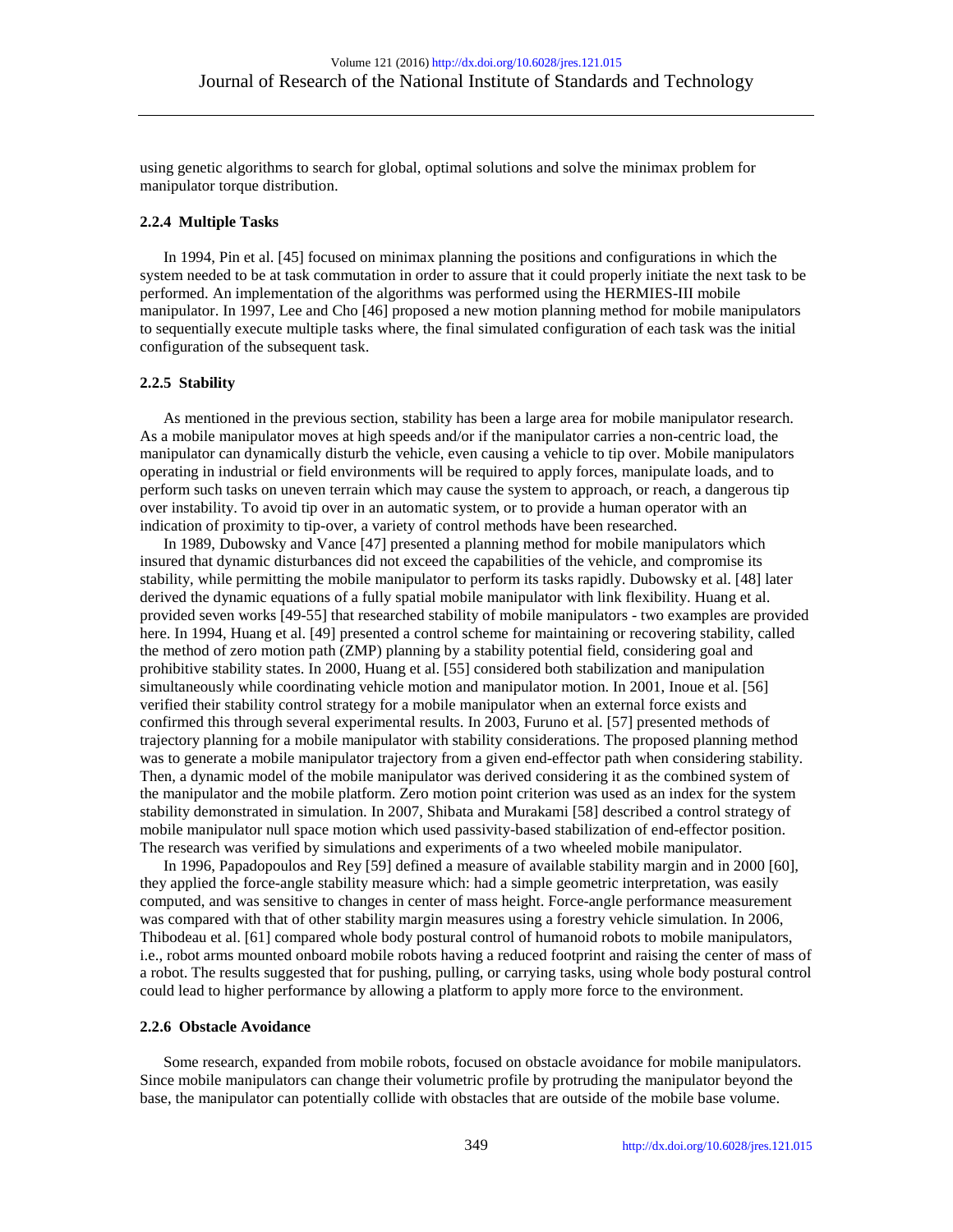Referring independently to robot arms and mobile bases, in 1986, Khatib [62] presented a very well referenced and unique real-time obstacle avoidance approach for manipulators and mobile robots based on the artificial, potential-field concept. This research also has bearing to the mobile manipulator research area since the principles of collision avoidance, traditionally considered a high level planning problem, can be effectively distributed between different levels of control for both the manipulator and base.

 In 1995, Yamamoto and Yun [63] developed a control method and discussed simulation results for mobile manipulators that integrated an obstacle avoidance scheme with a coordination scheme. The obstacle avoidance scheme was based on superquadric potential functions with coordination in preferred operating regions. The controller allowed a mobile manipulator to retain optimal or sub-optimal configurations while avoiding obstacles. Yamamoto and Fukuda [64] also investigated multiple, wheeled mobile manipulators coordinating with each other under a collision avoidance situation. Their earlier research in 1995 derived kinematic and dynamic manipulability for multiple mobile manipulators simultaneously transporting a single object. The later effort in 2002 extended the previous approach to a system consisting of two mobile manipulators avoiding a collision while carrying an object. The two mobile manipulators dynamically changed their configurations so that they did not collide with each other while not only maintaining the support for the object, but also keeping the arm's configuration away from singularities.

 Reactive obstacle avoidance for mobile robots and sample-based motion planning for mobile manipulators were outlined in 2010 in Nowak et al. [65]. In their report, they aimed to develop a methodology for identifying and providing best practice algorithms in a range of robotics fields. The methodology found objective performance comparison measures, and finally resulted in a number of open source, best practice libraries. Suggested performance criteria are:

- Mission success
- Path length
- Time taken
- Number of collisions
- Obstacle clearance
- Robustness in narrow spaces

#### **2.2.7 Outdoor Use**

 Researchers have studied the mobile manipulator control algorithm including dynamic motions caused by onboard manipulator motion, especially in undulating terrain [66]. In 2007, Najjaran and Goldenberg [67] presented real-time motion planning for an autonomous mobile manipulator that scanned outdoor terrain to detect landmines. In their systems, a terrain map was generated using laser and ultrasonic rangefinder measurements. A generated map of obstacles from the measurements was then used to define an obstacle-free, detector path which was verified by experiments on a prototype mine-detector robot. A significant amount of research was also done and continues in mobile manipulators for use outdoors. For example, Wells and Deguire [68] described TALON, a mobile manipulator originally developed under Defense Advanced Research Project Agency's (DARPA's) Tactical Mobile Robotics (TMR) Program to extend "the reach and capabilities of the war fighter" for explosive ordinance disposal and to counter improvised explosive devices.

 In 2006, Yang and Brock [69] stated that the "autonomous execution of manipulation tasks in unstructured, dynamic environments requires the consideration of various motion constraints. Any motion performed during the manipulation task has to satisfy constraints imposed by the task itself, but also has to consider kinematic and dynamic limitations of the manipulator, avoid unpredictably moving obstacles, and observe constraints imposed by the global connectivity of the workspace. Furthermore, the unpredictability of unstructured environments requires the continuous incorporation of feedback to reliably satisfy these constraints." They presented a novel, feedback motion planning approach, called "elastic roadmap framework," which satisfied all motion constraints in autonomous mobile manipulation, when tested via simulation, as well as their respective feedback requirements.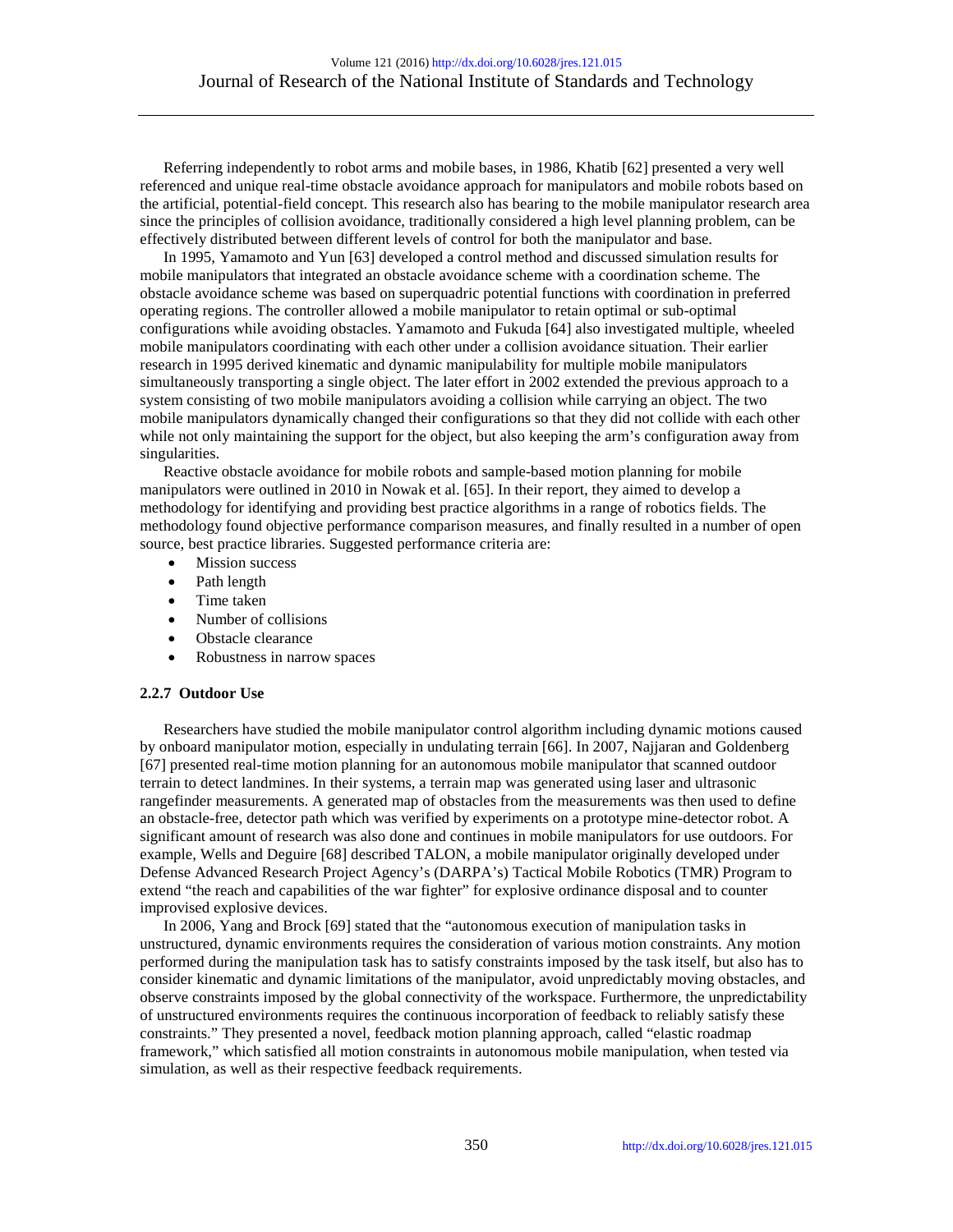## **2.2.8 Miscellaneous**

 In 1988, Graettinger and Krogh [70] defined the acceleration radius, as opposed to the acceleration tangent, as a global index for quantifying the dynamic capabilities of manipulator-positioning systems over a continuous operating region. The authors developed a numerical algorithm to solve the unbounded acceleration issues and applied the solution to the acceleration radius concept. Manipulator design and workspace specification examples were illustrated. In 1998, Chung and Velinsky [71] presented mobile manipulator modeling and control where the equations of motion were derived using the Lagranged'Alembert formulation (i.e., considering applied forces) for a non-holonomic mobile manipulator model. The dynamic model, which considers slip of the platform's tires, was developed using the Newton-Euler method and incorporates Dugoff's tire friction model. In 2000, Watanabe et al. [72] described analysis and control for a holonomic, omnidirectional mobile manipulator, in which their platform included three lateral, orthogonal wheel assemblies and a mounted manipulator with three rotational joints, located at the platform center-of-gravity. Simulated results showed that the mobile manipulator could be controlled to retain any end-effector pose, regardless of the external, applied-force direction. In 2005, Mbede et al. [73] applied a robust, adaptive, fuzzy, reactive motion-planning algorithm for mobile manipulator navigation. The system included an incomplete mathematical robot system model and sensor data uncertainties. For the vehicle platform, they combined the advantages of a probabilistic roadmap as a planner and fuzzy navigation to allow adaptability similar to an elastic band. Stabilization, mobilization, and manipulation are all considered. In 2004, Korayem et al. [74] developed the Iterative Linear Programming (ILP) method to determine dynamic load carrying capacity of mobile manipulators. The authors presented numerical method examples that included a PUMA robot mounted on a linear-tracked base and a wheeled, mobile manipulator.

# **3. Performance Metrics**

 Albus [75] wrote: "A major barrier to the development of intelligent systems is the lack of metrics and quantifiable measures of performance. There cannot be a science of intelligent systems without standard units of measure. There are few benchmarks or standardized tests wherein performance can be compared."

 Benchmarks play an important role in various aspects. Some see it related to roadmaps where benchmarks may guide developments and make progress in the right directions measurable. Another important aspect is the relation to standards [76]. Benchmarks are the framework leading to standards and alternatively, standards can foster the requirement for benchmarks in a field. This section describes the metrics for mobile manipulators and research that has occurred in this area. Besides the development of a three-dimensional, statistical, evaluation framework for performance measurement of robotic systems [77] dated 1998, the majority of references date research in this area within only the last 13 years (i.e., 2003– 2016) implying that there is a relatively new thrust in measuring robot performance.

 Mobile robot navigation is a highly researched robotics challenge and one of the key capabilities for robot autonomy. Navigation techniques have become more and more reliable, but evaluation mainly focuses on individual navigation components (i.e., mapping, localization, and planning) using datasets or simulations. As an example, performance measures are often neglected in the mobile robot navigation research for applications such as: vacuuming, surface coating, and systematic foraging. In 2002, Wong et al. [78] presented two metrics for measuring performance of robot coverage (i.e., volume accessed by the robot) tasks and applied them to a real robot coverage experiment: percentage of coverage and distance traveled by the robot. The study found that the percentage of coverage is a good performance indicator if physical limitations of the robot are taken into account. On the other hand, distance traveled alone is a poor indicator because it completely ignores the amount of area (mobile base plus onboard manipulator) covered by the mobile manipulator. In 2014, Sprunk et al. [79] defined an experimental protocol to evaluate the whole navigation system, deployed in a real environment. To ensure repeatability and reproducibility of experiments, their benchmark protocol provided detailed definitions and controls for the environment dynamics (i.e., variations in different environments). They defined standardized environments and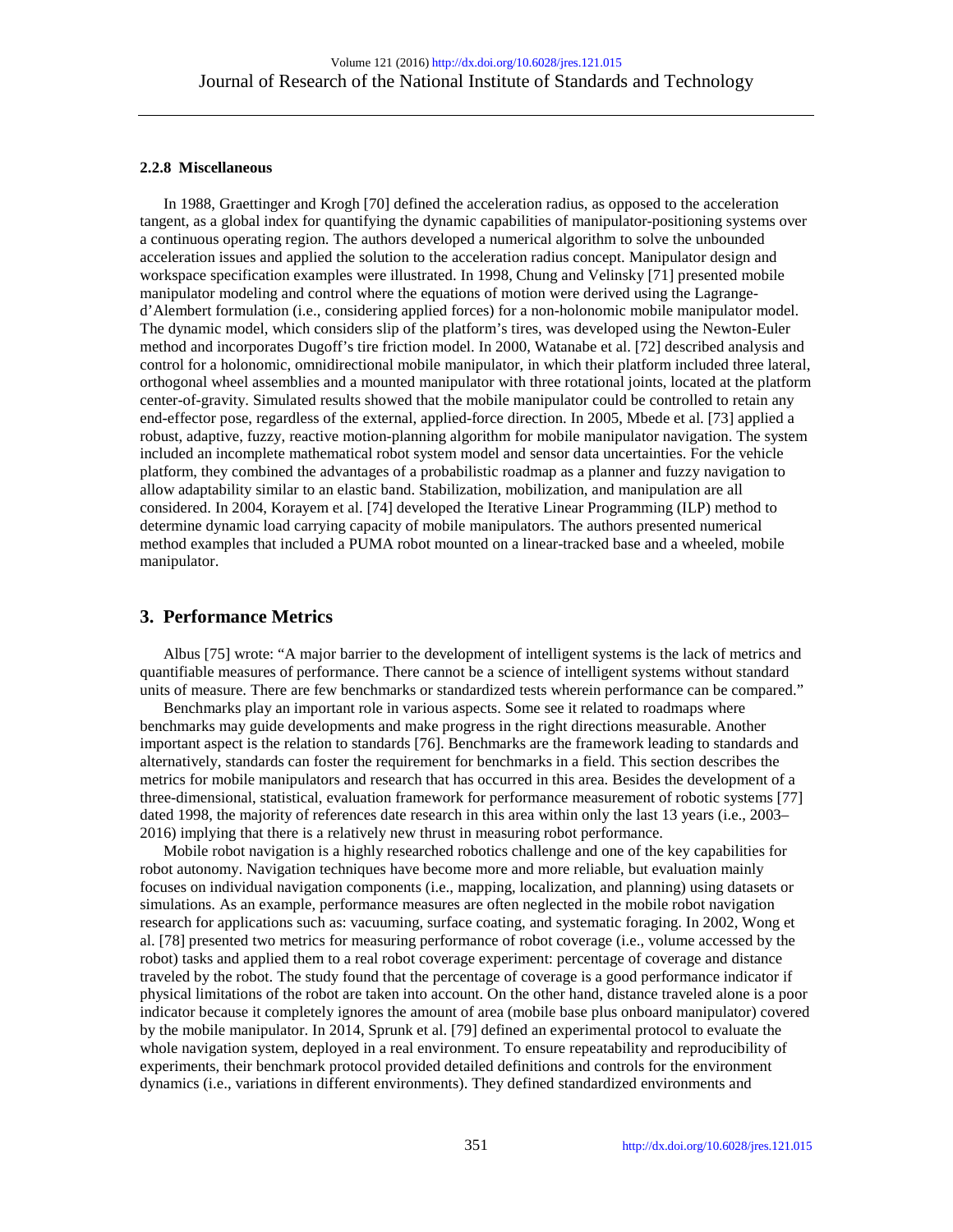introduced the concept of a reference robot to allow comparison between different navigation systems at different experimentation sites.

 The robotics community is seeing a growing awareness of the difficulty to compare, in a rigorous quantitative way, the many research results obtained from many different robotic application areas. Moreover, Ioan et al. [80] also wrote that "there is a lack of good benchmarks for mobile manipulator motion planning." In 2009, Bonsignorio et al. [81] focused on the issues raised by the replication/reproducibility of results. They suggest that one aspect of these results are "a cornerstone of any scientific methodology," versus being "a basic prerequisite to compare different methods for common problems" previously proposed. In 2003, Jacoff et al. [82] discussed the development and proliferation of metrics in the form of robot test arenas that provide tangible, realistic, and challenging environments for mobile robot researchers interested in search and rescue applications and other unstructured environments. This effort may also apply to mobile manipulator performance evaluation for industrial environments.

 Lampe and Chatila [83] simulated an approach to qualify robot autonomy by measuring robot performance in completing a task as compared to the robot environment complexity. Steinfeld et al. [84] attempted to identify common metrics for task-oriented, human-robot interaction (HRI). HRI can also pertain to mobile manipulators where it is expected that future smart manufacturing systems will work collaboratively with humans. More recently, specific aspects of robot measurements were considered for smart manufacturing implementation. Two examples were in mobile robots used for welding and in dynamic pose estimation, both of which are critical to also consider for mobile manipulator use. Welding requires process validation prior to use in the manufacturing process. However, there is a lack of industry standards for mechanized or robotic welding that can impede the introduction of mobile robotic welding systems in the market place. There is also a lack of generalized fitness measures that gauge the suitability of mobile robot topologies or dimensional designs to a set of tasks and can be used in the design or verification process. Canfield et al. [85] proposed such a metric and demonstrated its use in evaluating mobile robot designs for welding tasks. Similarly, Eastman et al. [86] reported that an unsolved but important problem in intelligent manufacturing is dynamic pose estimation under complex environmental conditions, i.e., tracking an object's pose as it moves in an environment with uncontrolled lighting and background. This is a central task in robotic perception, and a robust, highly-accurate solution would be of use in a number of manufacturing applications.

 As an example of metrics suggested in research for mobile manipulators, Ilnicki and Zadarnowska [87] researched the problem of defining performance measures of doubly non-holonomic mobile manipulators. Results consisted of a definition of the following local performance characteristics: the dexterity ellipsoid, the local dexterity, the energy efficiency, and the motion efficiency.

 Accuracy and repeatability, two common metrics considered in robotics, were described in Shiakolas et al. [88]. The factors that affect these characteristics were identified, and an error tree was developed. A new measure called "degree of influence" was established that qualitatively assesses the relative contribution of each kinematic parameter variation to the accuracy and repeatability of rigid manipulators. The developed formulation provided for easy evaluation of the degree of influence measures for rigid manipulators in either numerical or symbolic form. Based on the above references and on past research in robotics for industrial use, the authors of this survey list and define example metrics to consider for mobile manipulators. The importance of each metric is determined by the commanded task.

- time/task duration the time for the mobile manipulator to complete a commanded task
- distance traveled the distance that the mobile manipulator has traveled
- repeatability the variation in measurements taken of the mobile manipulator with the same conditions per trial
- accuracy the amount that a mobile manipulator measurement conforms to the correct value
- task completion/effectiveness how successful the mobile manipulator is in performing a commanded task
- efficiency the ratio of the expected mobile manipulator performance to the total performance.
- dexterity the agile or nimble performance of a mobile manipulator
- autonomy independent control performance of the mobile manipulator
- stability the firmly established performance of the mobile manipulator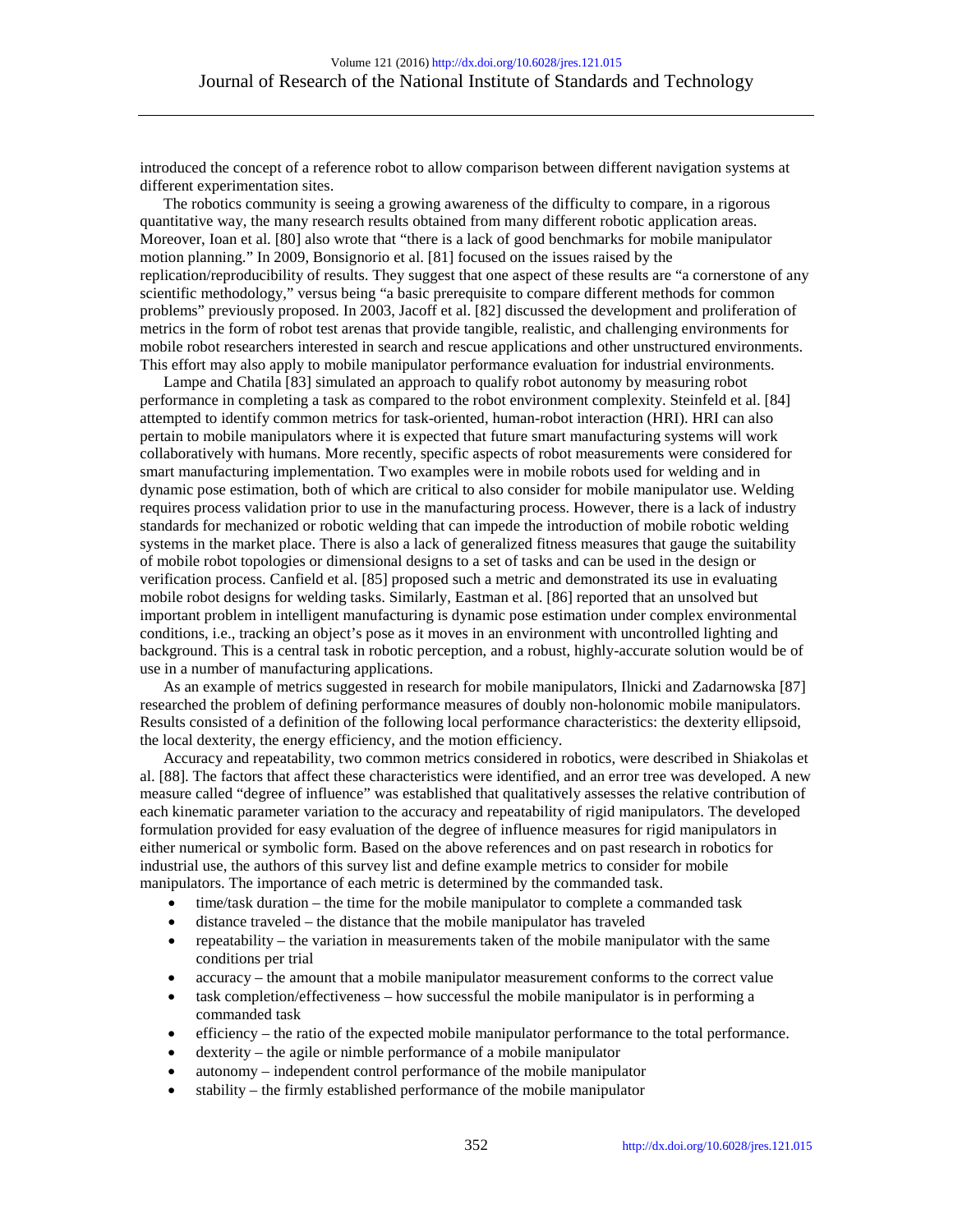- obstacle detection and avoidance the ability of the manipulator, mobile base or combined system to perceive and avoid objects in the environment
- exploration of unknown environments the ability of the manipulator, mobile base or combined system to perceive and navigate the environment that is not currently within the system's map

# **4. Performance Measurement Systems**

 Given the above metrics to consider for mobile manipulators, a survey of performance measurement systems to achieve these metrics is provided. Contact and non-contact sensors are readily available to measure various aspects of machine performance and are listed here. Each measurement system is numbered and listed in Table 1 and Table 2 as the authors suggest their usefulness in measuring performance of mobile manipulators based on the metrics listed in Sec. 3. Table 1 shows the usefulness to measure mobile manipulator performance where the systems used to measure mobile manipulator performance "may be constrained" by the measurement system and Table 2 shows the measurement "not constrained" by the measurement system. Not-constrained means only the distance, not the accuracy measurement capability which could also be affected by a minimal distance measurement capability. The "x" means usefulness in measuring performance, the yellow box means that the system has little use in measurement, and the red box means the system cannot measure performance of the metric. Some limitations are also cited below for measurement systems to measure unconstrained performance of mobile manipulators.

- 1. Touch probes: contact measurement of positioning systems (e.g., computer numerical controlled machine backlash error measurement) [89]. [limitations may occur from touch probe measurement distance and digital vs. variable response]
- 2. Wireless indoor position measurement systems: three typical location estimation schemes triangulation, scene analysis, and proximity performance comparisons include: accuracy, precision, complexity, scalability, robustness [90].
- 3. Tools for mechanical design and performance evaluation of robots: Dynamics-based local performance evaluation of manipulator global, open- or closed-chain, and alternative dexterity, link and joint deflections, acceleration radius, elasto-static performance (i.e., robot response to applied loads), and elasto-dynamic performance (i.e., link and moments of inertia) [91].
- 4. Perception sensing systems: six DoF position and motion capture measurement systems, typically used to track people or other objects, are currently being used for assessing static [92] and dynamic [93] robot performance.
- 5. Motion tracking camera systems:
	- a. using passive fiducial targets [94] affixed to the subjects being tracked with submillimeter accuracy;
	- b. using active fiducial targets [95] affixed to the subjects being tracked;
	- c. two camera opto-electronics measuring system tracks the 3D location of infrared light emitting diodes (LEDs) attached to a robot with resolution of approximately 0.01 % and absolute accuracy of 0.05 % [96].
- 6. Active camera mounted on a pan/tilt platform: image mapping is used to align images of different viewpoints so that static camera motion detection could be applied. The system extracts moving edges from dynamic images [97].
- 7. Acoustic and inertial motion tracking systems: obtain two types of measurements, acoustic and inertial, associated with the motion of a body and used extensively for measuring performance of robot systems [98, 99].
- 8. Laser tracking systems (LTS): long range laser, relatively high accuracy, non-contact measurement system, used extensively to measure robot performance. System use examples are: [limitations may occur from complex or high speed motions breaking the line-of-sight beam]
	- a. Real-time 3D static and dynamic positioning accuracy of a robot end-effector at 12.5  $\mu$ m–50  $\mu$ m and wrist orientations to within 2 sec of arc [100];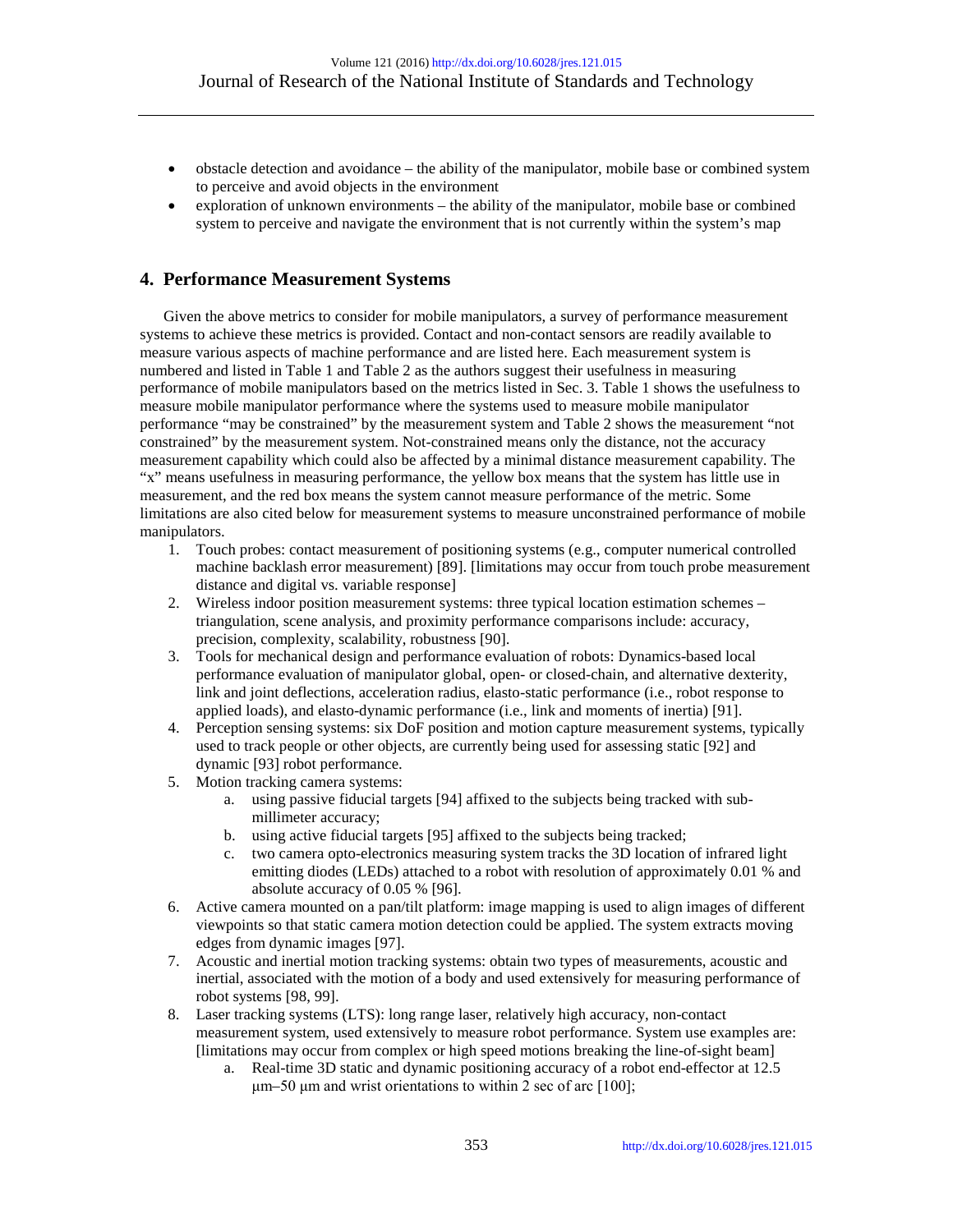- b. LTS used with a vision system for six DoF, dynamic, real-time robot measurement for high-accuracy straightness measurement, precision leveling, and absolute distance metrology [101, 102];
- c. LTS with an automatic routine to reinsert calibrated parameters into robot/machine calibration tables to improve system accuracy to approximately 10 µm or higher [103].

## 9. Multiple sensors:

- a. Two lasers: static and dynamic 3D performance measurement using two laser beams to track an optical target attached to the robot end-effector, where target position coordinates are estimated using triangulation [104].
- b. LTS, a laser interferometer system, and a telescopic metrology bar: an LTS and the laser interferometer system are used to measure linear errors along a linear path of motion and angular errors about axes orthogonal to the path of motion, and a telescopic metrology bar is a low-cost, high-precision tool for assessing the static and dynamic positioning performance of industrial robots [105]. [limitations may occur from complex or high speed motions breaking the line-of-sight beam]
- 10. Laser diode with a position-sensitive detector: a non-linear, coupled, and measurement-based dynamic system model, a Lyapunov-type controller based on the deflection feedback to measure the tip oscillations and regulate the endpoint of the flexible robot [106]. [limitations may occur for dexterity measurement since manipulator endpoint (i.e., three DoF, not six DoF) is measurement]
- 11. Indoor global positioning system (iGPS): multiple rotating, angled, laser scanners detect the triangulated position of transmitters with measurement accuracy of approximately 200 μm [107, 108].

**Table 1.** Metrics and the corresponding numbered measurement systems to measure mobile manipulator performance where the systems used to measure mobile manipulator performance may be constrained by the measurement system. Boxes marked with an "x" indicate utility in performance measurements, while boxes highlighted in yellow or red indicate limited or no utility, respectively toward measuring the specified metrics.

| metric                        | 1 | 2 | з | 4 | 5a          | 5b | 5с | 6 | 7 | 85                      | 8b           | 8с           | 9a | 9 <b>b</b> | 10 | 11           |
|-------------------------------|---|---|---|---|-------------|----|----|---|---|-------------------------|--------------|--------------|----|------------|----|--------------|
| (R)esearch or (C)ommerial     | C | Ċ | R | C | C           | C  | R  | R | R | C                       | R            | R            | R  | R          | R  | c            |
| time/task duration            |   | x | X | x | $\mathbf x$ | x  | x  | x | x | x                       | x            | X            | x  | x          | x  | x            |
| distance traveled             | X | x | x | x | x           | x  | x  | x | x | x                       | x            | x            | x  | x          | x  | x            |
| repeatability                 | x | x | x | x | x           | x  | x  | x | x | x                       | x            | x            | x  | x          | x  | x            |
| accuracy                      | x | x | x | x | x           | x  | x  | x | x | x                       | x            | x            | x  | x          |    | x            |
| task completion/effectiveness | X | x | x | x | x           | x  | x  | x | x | x                       | x            | x            | x  | x          | X  | x            |
| efficiency                    |   | x | x | x | x           | x  | x  | x | x | x                       | x            | x            | x  | x          | x  | x            |
| dexterity                     | X | x | x | x | x           | x  | x  | x | x | x                       | x            | X            | x  |            | x  | x            |
| autonomy                      | x | x | x | x | x           | x  | x  | x | x | x                       | x            | X            | x  | x          | x  | x            |
| stability                     |   | x | x | x | x           | x  | x  | x | x | X                       | x            | X            | x  | x          | X  | x            |
| obstacle detection and        |   |   |   |   |             |    |    |   |   |                         |              |              |    |            |    |              |
| avoidance                     |   | x | x | x | x           | x  | x  | x | x | $\overline{\mathbf{x}}$ | $\mathbf{x}$ | $\mathbf{x}$ | x  |            |    | $\mathbf{x}$ |
| exploration of unknown        |   |   |   |   |             |    |    |   |   |                         |              |              |    |            |    |              |
| environments                  | x | x | x | x | x           | x  | x  | x | x | $\overline{\mathbf{x}}$ | $\mathbf{x}$ | $\mathbf{x}$ | x  |            |    | $\mathbf{x}$ |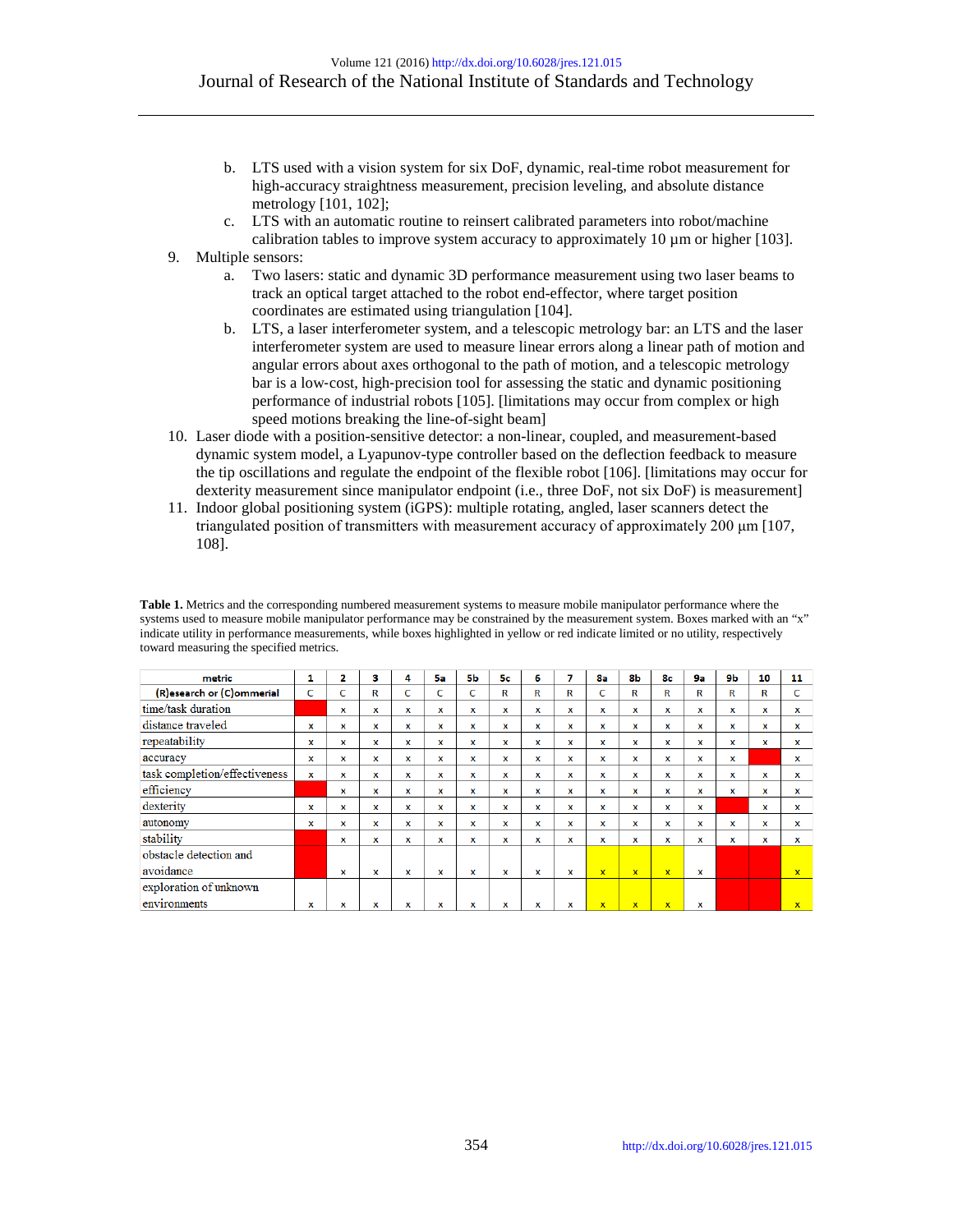| metric                        | 1 | 2            | з | 4  | 5a          | 5b | 5с | 6 | 7 | 83 | 8b | 8c | <b>9a</b> | 9 <b>b</b> | 10           | 11           |
|-------------------------------|---|--------------|---|----|-------------|----|----|---|---|----|----|----|-----------|------------|--------------|--------------|
| (R) esearch or (C) ommerial   | c | C            | R | C. | c           | C  | R  | R | R | C  | R  | R  | R         | R          | R            |              |
| time/task duration            |   | x            | x | x  | x           | x  | x  | x | x |    |    |    | x         |            | x            | x            |
| distance traveled             |   | x            | x | x  | $\mathbf x$ | x  | x  | x | x |    |    |    | x         |            | x            | x            |
| repeatability                 |   | x            | X | x  | x           | x  | x  | x | x |    |    |    | x         |            | x            | x            |
| accuracy                      |   | $\mathbf{x}$ | X | x  | x           | x  | x  | x | x |    |    |    | x         |            |              | x            |
| task completion/effectiveness |   | x            | x | x  | x           | x  | x  | x | x |    |    |    | x         |            | x            | x            |
| efficiency                    |   | x            | x | x  | x           | x  | x  | x | x |    |    |    | x         |            | x            | x            |
| dexterity                     |   | x            | x | x  | x           | x  | x  | x | x |    |    |    | x         |            | $\mathbf{x}$ | x            |
| autonomy                      |   | x            | X | x  | x           | x  | x  | x | x |    |    |    | x         |            | x            | x            |
| stability                     |   | $\mathbf x$  | x | x  | x           | x  | x  | x | x |    |    |    | x         |            | x            | x            |
| obstacle detection and        |   |              |   |    |             |    |    |   |   |    |    |    |           |            |              |              |
| avoidance                     |   | X            | x | x  | x           | x  | X  | x | x |    |    |    | x         |            |              | $\mathbf{x}$ |
| exploration of unknown        |   |              |   |    |             |    |    |   |   |    |    |    |           |            |              |              |
| environments                  |   | x            | x | x  | x           | x  | x  | x | x |    |    |    | x         |            |              | $\mathbf{x}$ |

**Table 2.** Metrics and the corresponding numbered measurement systems to measure mobile manipulator performance where the systems used to measure mobile manipulator performance are not constrained by the measurement system.

# **5. Performance Measurements**

 This section surveys the performance measurement research for robots, mobile robots, and mobile manipulators. The literature search of robot performance measurement uncovered few published articles; mobile manipulation performance measurement, being a relatively new area of research, provided even fewer articles. Calibration, standards, and artifacts to evaluate performance are surveyed in this section.

# **5.1 Calibration**

 Calibration greatly improves the correspondence between the real position of the robot end effector and the position calculated from the mathematical model of the robot. Elatta et al. [109] describe parametric robot calibration as using the kinematic parameters to define models of an industrial robot. Kinematic parameters describe the relative position and orientation of links and joints of the robot while the dynamic parameters describe arm and joint masses and internal friction.

 Robot calibration and metrology systems vary widely in performance, but as a general rule, they are considered to be expensive systems that are normally beyond the budget of the average company. Hidalgo and Brunn [110] performed a market survey involving some of the leading systems available and revealed that the leading performers are characteristically easy to set‐up and operate, and are more economical. Nevertheless, the price range of these systems is still too high for them to be in widespread, regular use. They suggest that development of systems that combine these characteristics, but at a low‐cost, would fill an important void in the automated manufacturing industry.

 Greenway [111] discussed robot accuracy and repeatability and the mechanical and control aspects of robots that lead to errors occurring in static positioning and dynamic path following. He described both "string pull" devices (two examples of which are described in [112], see Fig. 5, and in [113]) and laserbased systems, that utilize laser light for both alignment and distance measurement. An example of one such laser-based system mounted a laser on a 2 axis tracking head that follows the movement of a target. Vision-based photogrammetry and videogrammetry systems, which are vision systems with a minimum of two cameras, are stationary while a fixed pattern of light sources attached to the robot moves within the field-of-view of the cameras where the location and orientation of the light sources can be calculated from the camera images.

 Sensors must be calibrated both to the manipulators and to each other, since fused sensor data is often needed. Pradeep et al. [114] proposed an extendable framework that combined measurements from the robot's various sensors (proprioceptive and external) to calibrate the robot's joint offsets and external sensor locations. The framework was validated by implementing it on a commercial mobile manipulator robot, providing a significant improvement in the robot's calibration. A popular configuration widely used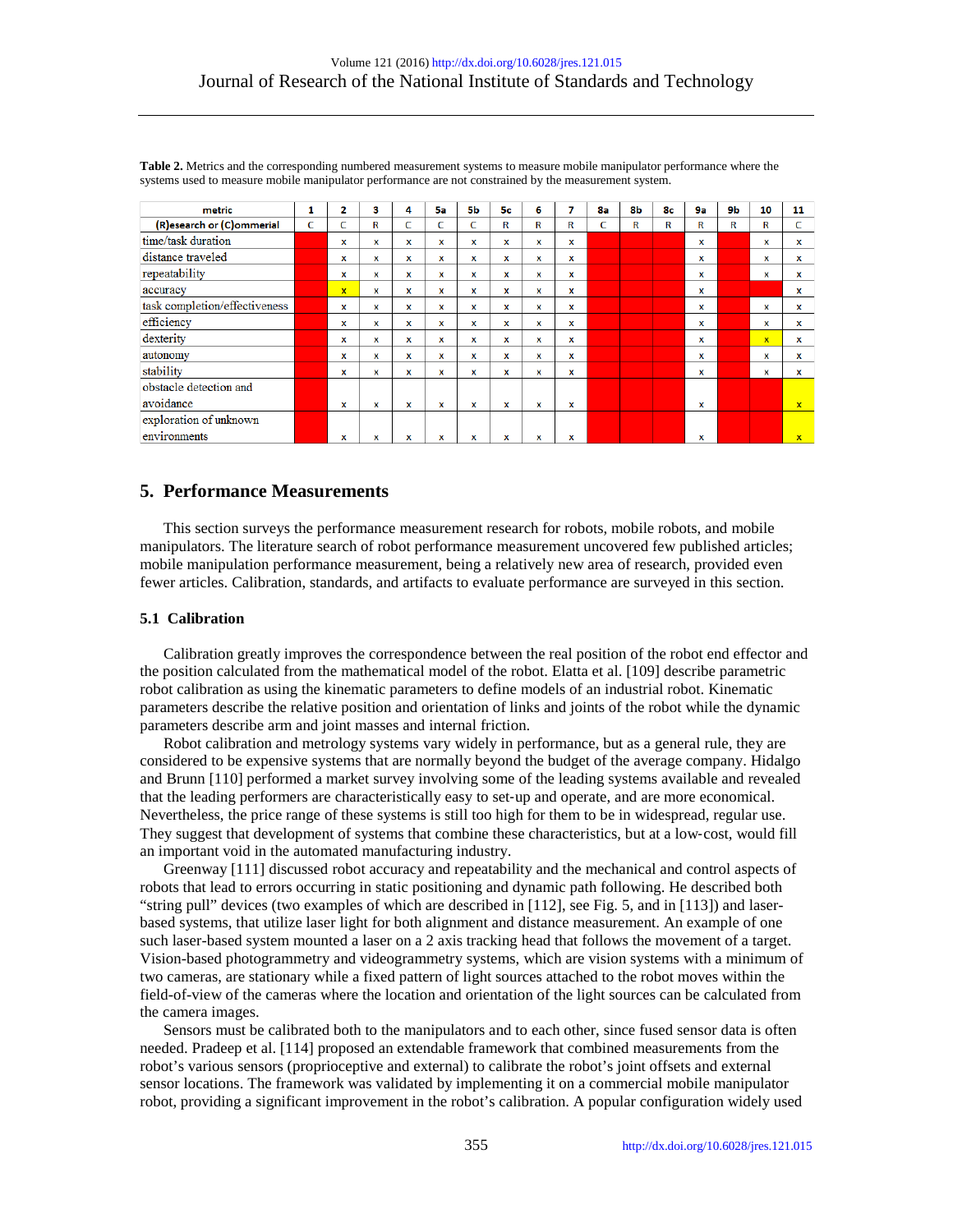

**Fig. 5.** NIST Robot Calibrator [112].

in a variety of robotic applications is to mount a camera on the robot manipulator hand. Before performing a measurement task using such a system, both the camera and the robot need to be calibrated. Zhuang et al. [115] discussed a procedure developed for simultaneous calibration of a robot and a monocular camera. Unlike conventional approaches based on first calibrating the camera and then calibrating the robot, the algorithm solved for the kinematic parameters of the robot and camera in one stage, thus eliminating error propagation and improving noise sensitivity. Preising and Hisa [116] demonstrated the use of a single camera 3D computer vision system as a position sensor to perform robot calibration instead of being calculated from the kinematic equations. The authors describe a vision feedback scheme they termed vision-guided robot control (VRC) which may improve the accuracy of a robot in an on-line, iterative manner. The degree of accuracy was determined by setting a tolerance level for each of the six DoF in Cartesian space. In general, a small tolerance level requires a large number of iterations in order to position the end effector, while a large tolerance level requires fewer iterations.

## **5.2 Standards**

 The standards landscape is represented by both safety and performance standards. For industrial robots, safety is addressed in both international (ISO 10218 parts 1, 2 [117]) and national (American National Standards Institute (ANSI)/Robotics Industry of America, RIA, 15.06 [118]) standards. AGV safety is currently defined only in national standards (e.g., ANSI/Industrial Truck Standards Development Foundation (ITSDF) B56.5 [119], and European Standards (EN BS) 1525 [120]). Industrial robot performance is also defined at both the international (ISO 9283 [121]) and national (RIA 15.05 [122]) levels. AGV performance standards are currently being developed through ASTM International Committee F45 [123].

 However, these standards are not combined for mobile manipulators, and leave gaps in both safety [124] and performance. RIA began a standards development working group for mobile manipulators in 2015. At the time of writing, there are no performance standards efforts or standard test methods for mobile manipulators to compare capabilities of various manufacturers systems as they evolve. Assuming mobile manipulator safety [125] will be solved and standardized in the near-term, performance standards must follow so that potential users can compare systems against tasks. ISO 9283 and the RIA 15.05 standards depict the performance criteria and related testing methods to determine performance characteristics of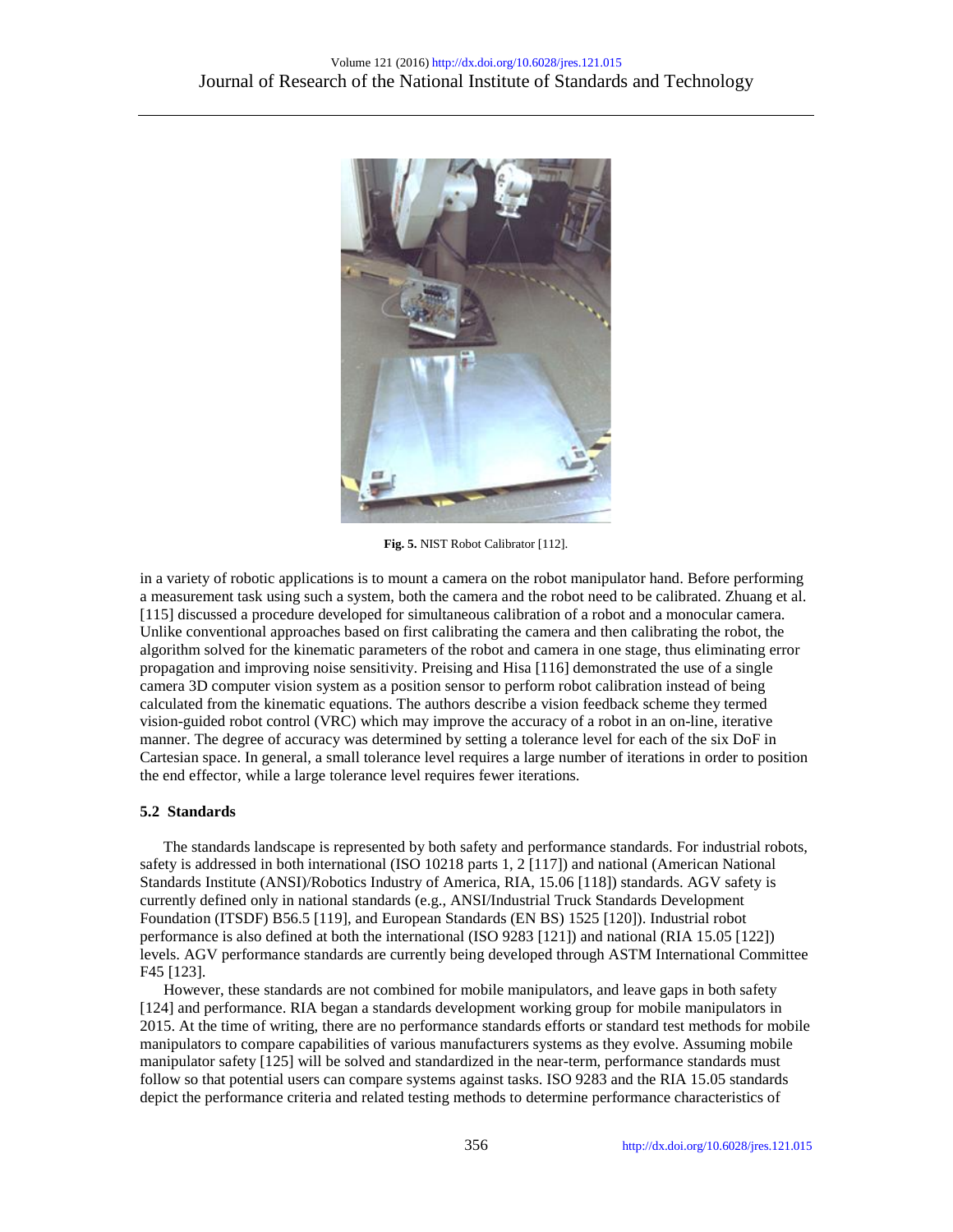industrial robots. They define the important performance characteristics, describe how they shall be specified, and recommend how they should be tested. The ASTM F45 committee of performance standards for automatic guided industrial vehicles includes environmental effects, docking and navigation, communication and integration, object detection and protection, and terminology areas. F45 is expected to include performance test methods for mobile manipulators where "precision" docking of the system may be expected to provide, for example, two or more orders of magnitude smaller tolerance docking than are needed for pallet acquisition for assembly or other similar tasks.

## **5.3 Artifacts to Evaluate Performance**

 Performance evaluation artifacts for safety of robots and mobile robots/AGVs appear in their respective safety standards. However, industrial safety system performance artifact research is non-existent for robots: a literature search provided no results and minimal results for mobile robots/AGVs [124]. Similarly, a literature search for artifacts used to measure mobile manipulator performance was virtually non-existent until recently at the U.S. National Institute of Standards and Technology (NIST) [126]. Mobile manipulator users could spend a relatively large amount of money having artifacts machined. However, advancements in additive manufacturing technologies enable rapid prototyping capabilities that significantly reduce the cost and effort necessary to produce such artifacts. Figure 6 (a) shows a graphical depiction of an artifact being developed and used at NIST for measuring performance of mobile manipulators. The artifact allows a machined surface (flat as in Fig. 6 (a) or convex/concave as in Fig. 6 (b)) with patterned holes to position reflectors and to be tilted horizontally, vertically, or at any angle beside or above the mobile manipulator. Each reflector can be positioned perpendicular to the surface or at any pitch and/or yaw angle. A laser retro-reflector is wielded by the manipulator and positioned above and in-line with each reflector to measure manipulator position accuracy (within the laser and reflector tolerance), repeatability, detection, time for detection, efficiency of motion, dexterity, and autonomy. Many of these parameters can be determined by measurement from one mobile base position. Additionally, travel distance coupled with dexterity and autonomy can also be measured using the apparatus by indexing or continuously moving the mobile base along or around the apparatus. Alternatively, the robot could wield a reflector while the apparatus houses laser retro-reflectors, resulting in a much simpler robot interface, but with greater cost from additional lasers.



**Fig. 6.** Graphic of the NIST mobile manipulator artifact showing (a) adjustable height table with multiple geometric patterns of tapped holes and (b) flat (top/bottom), concave (inside edge), convex (outside edge) patterns of holes for mounting reflectors or laser retroreflectors and designed to mount into circular or sinusoidal shapes.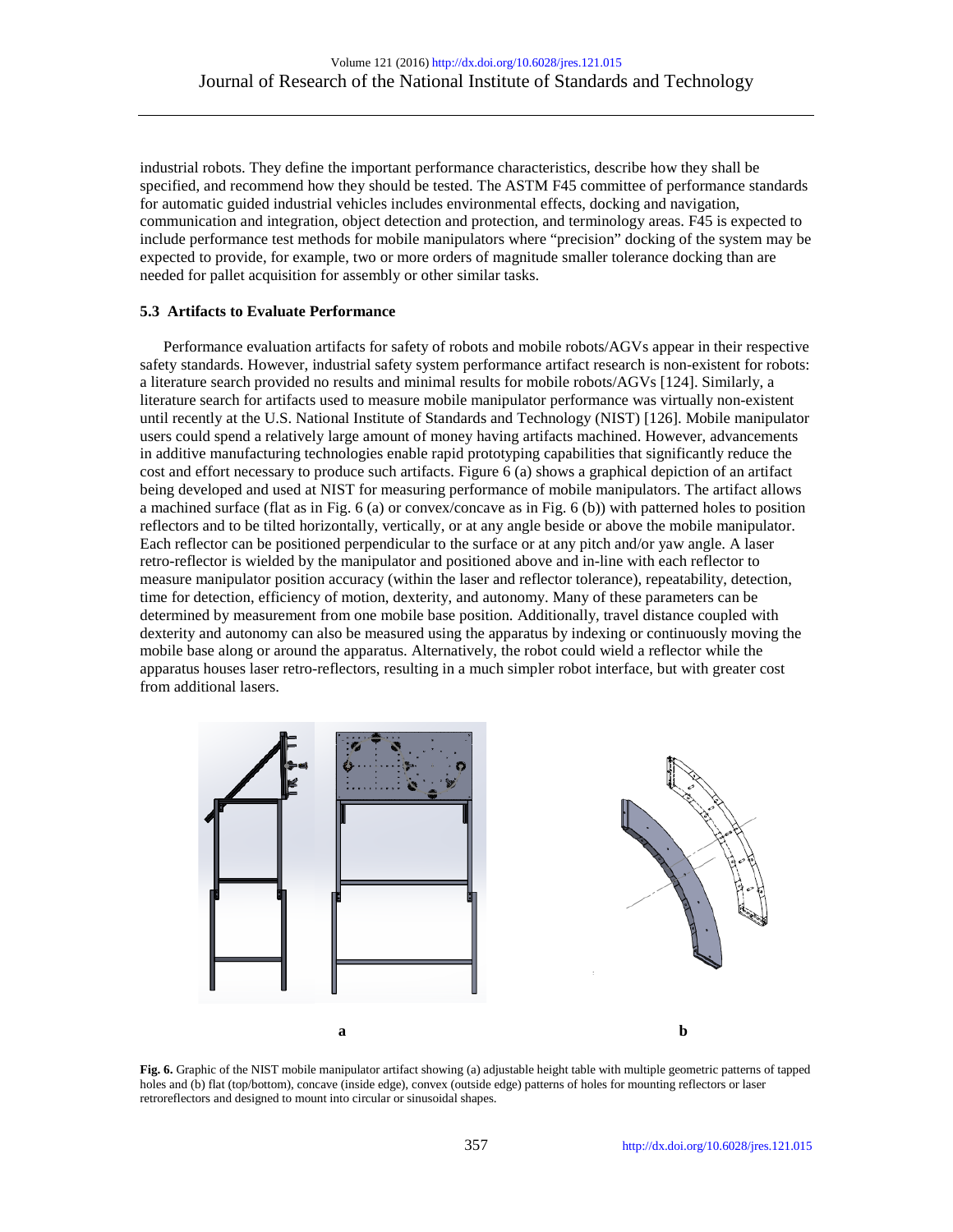#### **5.4 Robot Performance Measurement**

 There have been very few published works pertaining to robot performance measurement research, especially for industrial robots. Most papers discuss the systems used to measure robot performance, instead of the test method developed, and are included in Sec. 4. Included in this section is research describing mathematical tools, measurement of a teleoperated robot, and a software framework for robot performance measurement.

 Dynamic capability equations (DCE) are described by Bowling and Khatib [127] and provide a new description of robot (non-redundant manipulators with as many actuators as DoF) acceleration and force capabilities, which they called a "new tool for analyzing manipulator performance." Robot acceleration and force capabilities refer to a manipulator's ability to accelerate its end-effector and to apply forces to the environment at the end-effector. The key features in the development of these equations were that they combined the analysis of end-effector accelerations, velocities, and forces, while addressing the difference in units between translational and rotational quantities.

 Although teleoperated, Hannaford et al. [128] measured performance of the flight telerobotic servicer robot in a series of generic and application-driven tasks with and without force feedback, and with control shared between teleoperation and local sensor referenced control. Measurements defining task performance included 100 Hz recording of six-axis force-torque information, task completion time, and visual observation of predefined task errors. Park et al. [129] evaluated methods of measuring motion characteristics (i.e., payload, repeatability, maximum speed, and position accuracy) of pose and path for a dual-arm robot and provided results.

 Although not aimed at industrial robot performance measurement research, a software framework was developed in 2006 by Balakirsky et al. [130] that allowed for the realistic modeling of robots, sensors, and actuators, as well as complex, unstructured, dynamic environments. Because it was a simulation framework for these performance measurements, it could therefore be adapted to industrial applications as well. Multiple heterogeneous agents could be concurrently placed in the simulation environment thus allowing for team or group evaluations.

#### **5.5 Mobile Robot Performance Measurement**

 Robot motion performance evaluation methods and systems remain a challenge, although substantial progress has been made in recent years. Off-line evaluation techniques are non-existent yet, evaluation is "deeply influenced by the task, the environment, and the specific representation chosen for it." Calisi and Nardi [131] concentrated on tasks that require the robot to move from one configuration to another. They describe that the task can either be an independent sub-task of a more complex plan or represent a goal by itself. After characterizing the goals and the tasks, the authors described the commonly-used problem decomposition and different kinds of modeling that could be used, from accurate metric maps to minimalistic representations.

 In 2000, Baltes [132] described a benchmark suite for mobile robots that provided quantitative measurements of a mobile robot's ability to perform specific tasks. The benchmarks tested the path- and trajectory-tracking control and accuracy, the static path planning, and the dynamic path planning ability of a mobile robot. A set of metrics that provide important information about a mobile robot's performance are also presented. Baltes states that, "benchmarks could also be used as simple games which would lead to an increased opportunity for researchers to evaluate their work without having to buy expensive or special purpose equipment." In 2014, Ceballos et al. [133] developed a mobile robot simulator for research and education that was implemented in Matlab. It modeled the robot's differential kinematics and proximity sensors. It allowed the performance assessment of navigation algorithms through various quality metrics that are useful for comparing and analyzing simulated navigation algorithms of mobile robots.

 Commercially available AGV's could provide the mobility for onboard manipulators for agile manufacturing applications. To ensure that all AGV's performance characteristics are expressed in the same manner, Bostelman et al. [134] measured the performance of an AGV towards development of standard performance test methods. Measurements of the AGV navigating standard geometrically shaped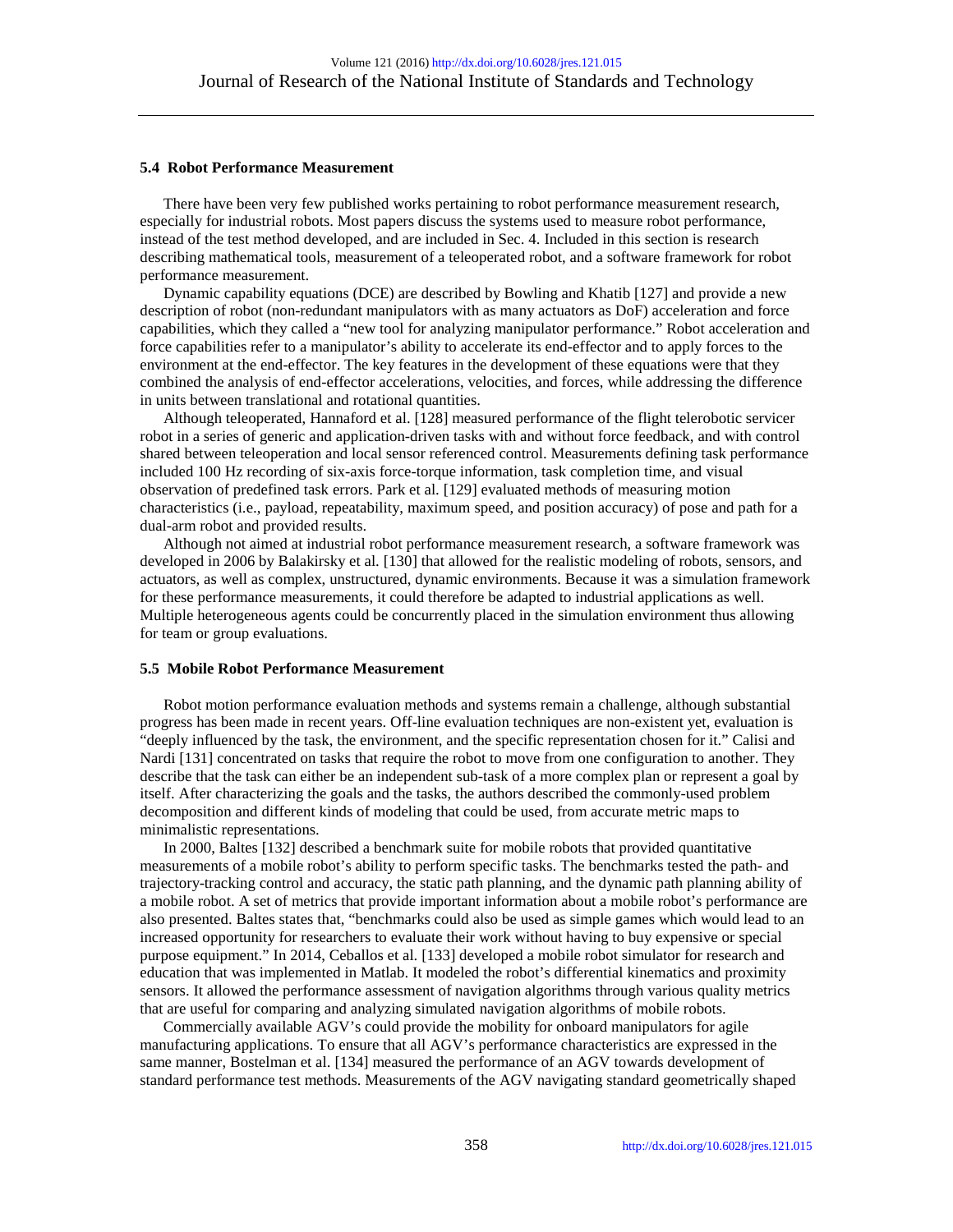paths (e.g., circle, square, etc.) and in various steering modes and velocities were compared to a multiple camera tracking system used as ground truth.

 In 1998, Duckett and Nehmzow [135] researched self-localization in autonomous mobile robot navigation, including a general performance metric and a standard experimental procedure. The concept allows disparate localization systems to be compared on the same robot in the same environment. To demonstrate the utility of the approach taken, they tested the evidence-based localization system in six different environments, comparing its performance to that of localization using dead reckoning or currently observable landmarks.

 A survey of the mobile robot competitions that fostered quite a lot of mobile robot research progress is found in [136]. A recent competition, not included in [136], is RoCKIn [137] which fostered benchmarking of robots for home and work. The survey led to the formation of the ASTM International F45 automatic guided vehicle performance standard committee. For example, one competition in the report included the US Defense Advanced Research Project Agency's Learning Applied to Ground Robots (LAGR) program, which ran from 2004 until 2008. LAGR had the goal of accelerating progress in autonomous, perceptionbased, off-road navigation in robotic unmanned ground vehicles (UGVs) using one mobile robot. In the LAGR program, mobile robot performance was measured, against other robots, by completion of a task over three consecutive attempts, learning during each run to decrease travel time to the goal. After LAGR and other surveyed competitions in [136], the Multi-Autonomous Ground Robotics International Challenge (MAGIC) 2010 [138] occurred. MAGIC invited competing teams to field squads of unmanned vehicle prototypes that autonomously coordinated, planned, and executed a series of timed tasks including classifying and responding to simulated threats and exploring/mapping diverse terrains.

### **5.6 Mobile Manipulator Performance Measurement**

 As there have been relatively minimal performance measures considered for robots and mobile robots with regards to industrial applications, even fewer measures have been published for mobile manipulators. As stated in the mobile robot performance measurement section, measures are deeply influenced by the task, the environment, and their specific representation. In 2007, Zadarnowska and Tchon [139] noted that there are challenges in the performance evaluation of mobile manipulators and they considered the controllability of its theoretical configuration. They stated: "It seems that this area has not been explored systematically in the literature." For example, they reference motion generation, coordinated tasks, locomotion, and manipulation, kinematics to drive design, and trajectory planning. This survey has already discussed and referenced example planning and control where the literature only described the proposed control concepts and reported results from simulation or physical systems as either having worked or not. In other words, there was no generic measurement technique or test method to compare the various mobile manipulator control method performance nor many of the other metrics described previously.

 Of the few references uncovered, the most generic physical measure used to develop controls for mobile manipulators appears in 1992 in Hootsmans et al. [140]. They emulated the performance of the mobile manipulator system by mounting a robot arm onboard a six DoF Stewart platform, parallel-link manipulator. The authors experimentally investigated the behavior of a manipulator mounted on a compliant or moving base. The system could emulate a wide variety of linear and non-linear compliant vehicles. Dynamic interaction measurements were made using a six DoF force and torque sensor mounted on top of the platform and underneath the robot arm. Using an inverse kinematic model of the platform, the required vehicle motions were translated into Stewart mechanism commands.

 Simulations of stability performance measurement were conducted by Yamamoto and Yun [141] in 1994 to evaluate the performance of dynamic interactions by using a mobile manipulator model for three different trajectories: straight line with a constant velocity along a 145° direction with respect to the initial heading angle, circular trajectory, and straight line with constant velocity while the arm followed an oscillatory motion along the X-axis. In 2007, Zadarnowska and Tchon [142] proposed a control theoretic methodology for defining mobile manipulator dynamic performance measures, including compliance and admittance measures. They introduced both local and global performance characteristics, including: the agility ellipsoid, the agility and mobility, the condition number, and the distortion. The authors demonstrated the measures on a mobile robot to only determine optimal motion patterns.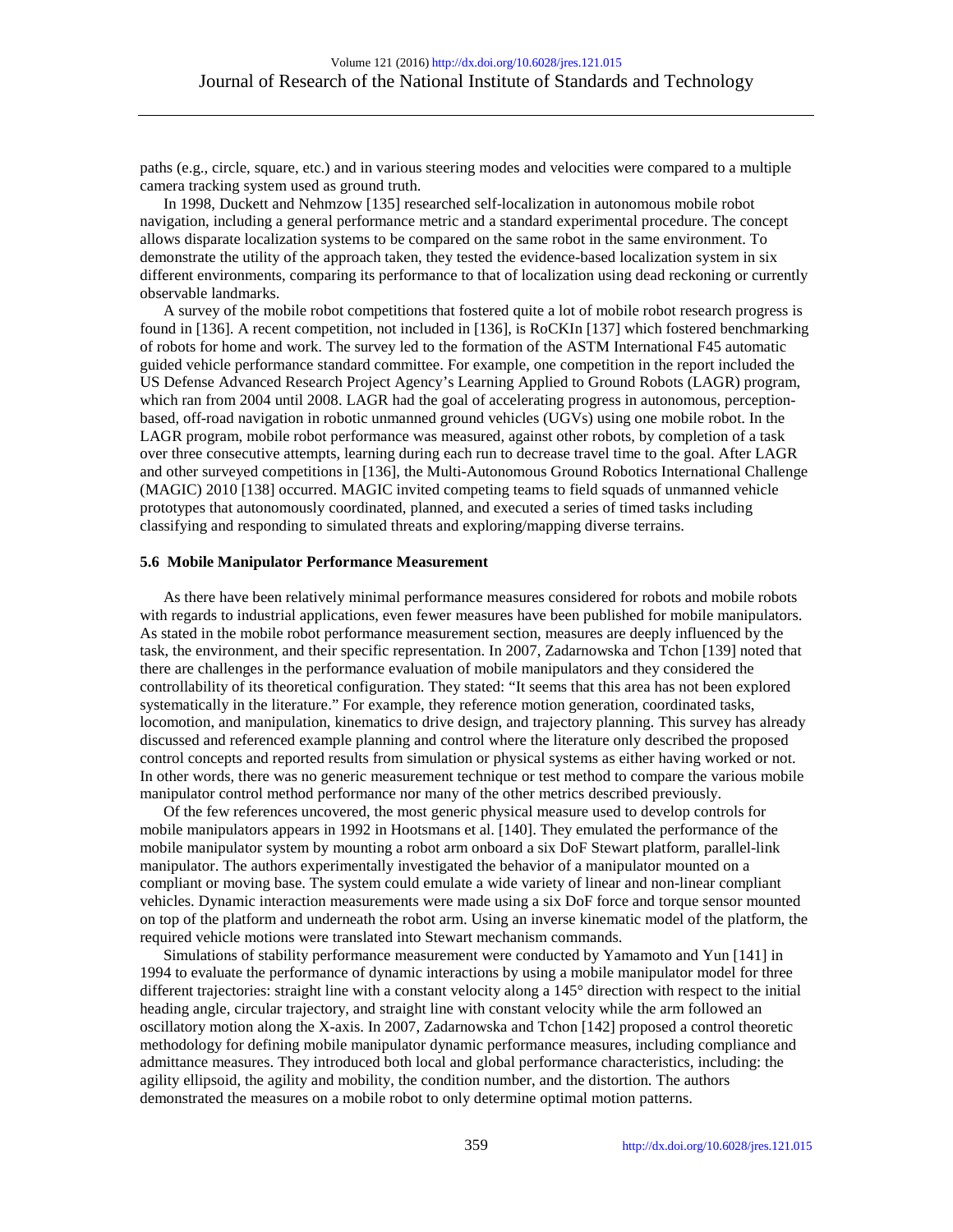And in 2010, performance measurements, although not for industrial use, were performed by Advait and Kemp [21] to evaluate completion of specific tasks for a mobile manipulator. The robot approached and grasped objects from 25 object categories that were ranked most important for robotic retrieval by motor-impaired patients. Perhaps a similar list of items could be considered for task specific, performance measurements of mobile manipulators to be used in industrial environments.

# **6. Conclusion**

 This survey provided an extensive literature review for mobile manipulators, including robot arm and mobile robot research since they form the basis of mobile manipulators. Beginning with a brief discussion of what types of mobile manipulators have been studied, experimental applications research is then surveyed as they have driven research in other areas. Experimental applications have been considered and will drive their rapid use in industrial settings (e.g., assembly, inspection, opening doors, material handling, etc.). After considering the desired application for mobile manipulators, development of planning and control methods has been at the forefront of mobile manipulator research. Most of the planning and control research areas for mobile manipulators have included: unified motion; trajectory planning; configuration optimization; multiple tasks; stability; obstacle avoidance; outdoor use.

 The lack of metrics and quantifiable measures of performance have been considered major barriers in the development of other intelligent systems. Benchmarks are important for mobile manipulators and may even guide developments in the correct directions. As in Sec. 3, benchmarks are the framework to standards. Based on the enclosed references and on past research in robotics for industrial use, the authors therefore summarized that metrics to consider for mobile manipulators might be:

- time/task duration
- distance traveled
- repeatability
- accuracy
- task completion/effectiveness
- efficiency
- dexterity
- autonomy
- stability
- obstacle detection and avoidance
- exploration of unknown environments

 The tools that are used to measure the performance of systems, whether machine tool or robots, were surveyed where the machine tool and part measurement systems and their methods may prove useful in, or at least contrast, measuring performance of mobile manipulators. However, motion tracking systems are the focus of the majority of literature surveyed since mobile manipulators are dynamic in nature. The survey considered various motion tracking technologies, such as: camera, multi-camera, laser, and rotating laser systems.

 Lastly, performance measurement research, specific to robots, mobile robots, and mobile manipulators are surveyed, beginning with calibration. In this area, contact and non-contact calibration systems are surveyed, including string-pull, laser, vision, light emitting diode with cameras, etc. and the fused sensor algorithms. Performance, as well as safety, standards are then listed for robot and mobile robot/AGV systems where ASTM F45 will be an ideal venue for mobile manipulator performance test methods. One area that shows promise for performance measurement, including calibration, of mobile manipulators is with standard artifacts. Metrology bars or other calibrated artifacts can provide a simple, reproducible, costeffective measurement system with known accuracy and repeatability for measuring mobile manipulator performance. NIST has been developing such a system that promises a virtually unlimited number of measurement configurations for mobile manipulators.

 Perhaps the least published area of mobile manipulator research is in performance measurements, including artifacts. Minimal performance measurement of robots, mobile robots, and mobile manipulators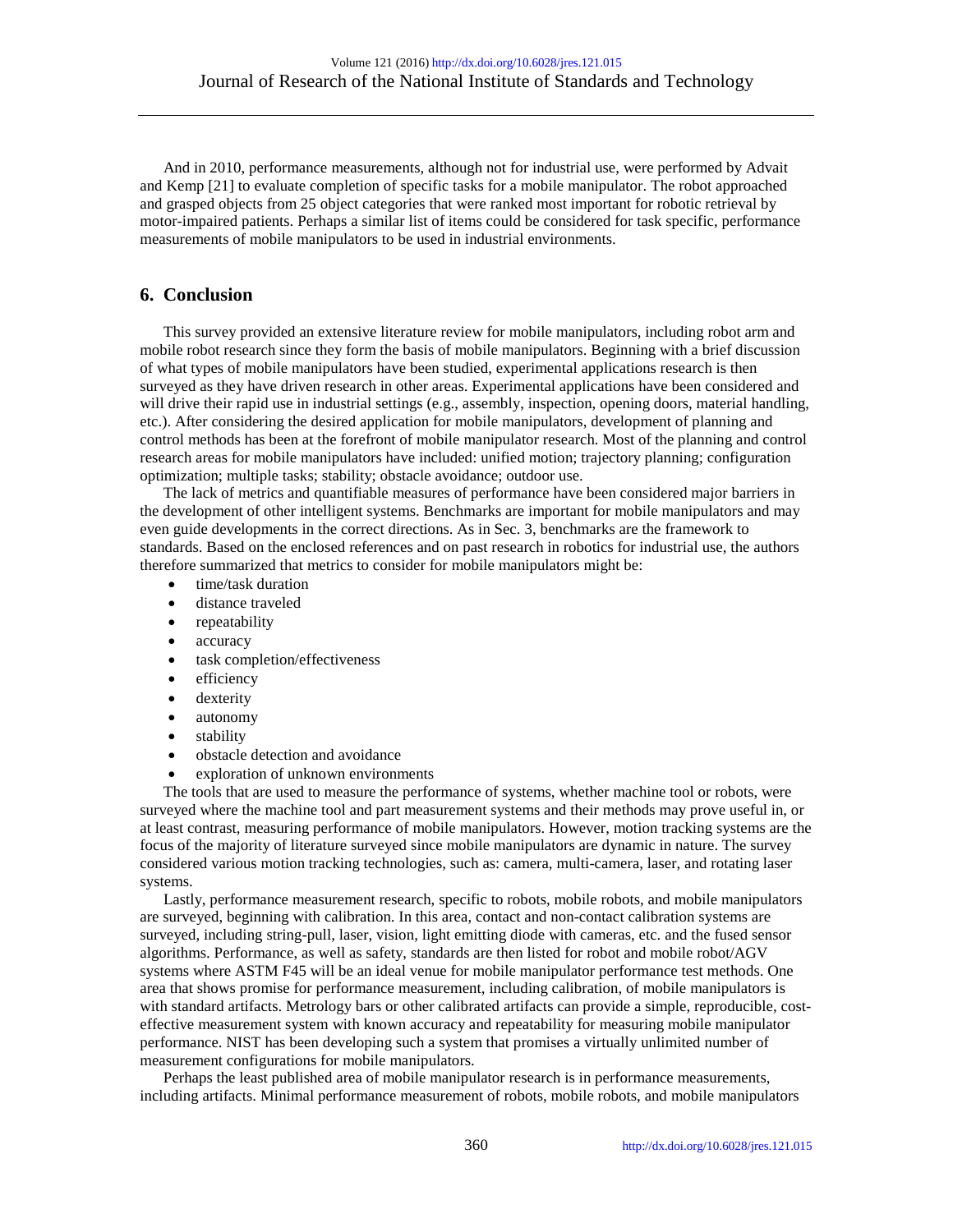literature was uncovered. A few research works were published discussing software frameworks, teleoperated systems measurements, benchmarks, and localization. A survey of research that includes military competitions leading to the ASTM F45 performance standard was also included. Mobile manipulator performance measurement research was suggested as not being explored systematically. Expectedly, robot and mobile robot performance measurement research is more prevalent than for mobile manipulators since this area is relatively new. However, robot and mobile robot measurement provides excellent basis for mobile manipulator measurement methods and is included in the survey. The survey is useful to practitioners as a sound basis for mobile manipulator implementation for planning, control, stability, indoor and outdoor use, etc. followed by a comparison of technologies and research results that support mobile manipulator application. Since artifacts provide such a simple, yet useful method for measuring mobile manipulator performance, it is in this area of mobile manipulator performance measurement and test method development that are suggestions or challenges to the research community.

 The authors recommend the following research be considered for measuring the performance of mobile manipulator systems:

- Exhaust the usefulness of measurement systems that are unconstrained to mobile manipulator testing in a variety of applications (e.g., navigation, assembly, material handling),
- Develop performance standards based on performance research for mobile manipulators when used in a variety of applications and environments.

### **Acknowledgments**

 The authors thank Sebti Foufou, Qatar University, for his guidance in this research. Also, the authors thank the authors of research papers referenced in this body of work. Their enormous efforts combine into the evolution of complex, yet highly useful mobile manipulator systems where performance measurements will soon provide the repeatable methods to aid system design and comparison to applications.

# **7. References**

- [1] Shneier M, Bostelman R (2014) Literature Review of Mobile Robots for Manufacturing (National Institute of Standards and Technology, Gaithersburg, MD), NIST Internal Report 8022. <http://dx.doi.org/10.6028/NIST.IR.8022>
- [2] Yaskawa Motoman (2013) MH80 robot unloading trucks from Wynright Corporation. [http://www.youtube.com/watch?v=8wngL0BnF\\_4](http://www.youtube.com/watch?v=8wngL0BnF_4)
- [3] Guizzo E (2011) Meka Robotics Announces Mobile Manipulator With Kinect and ROS. <http://spectrum.ieee.org/automaton/robotics/humanoids/meka-robotics-announces-mobile-manipulator-with-kinect-and-ros>
- [4] Green T (2014) KUKA Falls First, Buys Swisslog for \$335M. Who's Next? *Robotics Business Review*.
- [5] Saggini E, Zereik E, Bibuli M, Bruzzone G, Caccia M, Riccomagno E (2014) Performance Indices for Evaluation and Comparison of Unmanned Marine Vehicles' Guidance Systems. *19th World Congress The International Federation of Automatic Control* (Cape Town, South Africa).
- [6] Lizarralde F, Wen JT, Hsu L (1995) Quaternion-based coordinated control of a subsea mobile manipulator with only position measurements. In *Proceedings of the 34th IEEE Conference on Decision and Control* (IEEE), vol 4, pp 3996-4001.
- [7] Van Henten EJ, Van Tuijl BAJ, Hemming J, Kornet JG, Bontsema J, Van Os EA (2003) Field Test of an Autonomous Cucumber Picking Robot. *Biosys Eng* 86(3):305-313.<http://dx.doi.org/10.1016/j.biosystemseng.2003.08.002>
- [8] Hannaford B, Wood L, McAffee DA, Zak H (1991) Performance evaluation of a six-axis generalized force-reflecting teleoperator. *IEEE Transactions on Systems, Man, and Cybernetics* 21(3):620-633[. http://dx.doi.org/10.1109/21.97455](http://dx.doi.org/10.1109/21.97455)
- [9] Miksch W, Schroeder D (1992) Performance-Functional Based Controller-Design for a Mobile Manipulator. In *Proceedings of the IEEE International Conference on Robotics and Automation*, pp 227-232. <http://dx.doi.org/10.1109/ROBOT.1992.220258>
- [10] Brock O, Grupen R (2005) Final report for the NSF/NASA Workshop on Autonomous Mobile Manipulation (AMM). <http://www.robotics.cs.umass.edu/amm/results.html>
- [11] Bøgh S, Hvilshøj M, Kristiansen M, Madsen O (2011) Autonomous Industrial Mobile Manipulation (AIMM): From Research to Industry. *Automate* (Chicago, IL).
- [12] Hamner B, Koterba S, Shi J, Simmons R, Singh S (2010) An autonomous mobile manipulator for assembly tasks. *Auton Robot* 28(1):131-149.<http://dx.doi.org/10.1007/s10514-009-9142-y>
- [13] Hvilshoj M, Bogh S (2011) "Little Helper" An Autonomous Industrial Mobile Manipulator Concept. *Int J Adv Robot Syst* 8(2):80-90. <http://dx.doi.org/10.5772/10579>
- [14] Caroe C, Hvilshoj K, Schou C (2012) Rotor Shaft Assembly using the KUKA LWR. [http://www.youtube.com](http://www.youtube.com/)
- [15] Flannigan C (2012) Mobile Manipulation Robotics & Automation Engineering, Southwest Research Institute. <http://www.swri.org/4org/d10/msd/automation/mobile-manipulator.htm>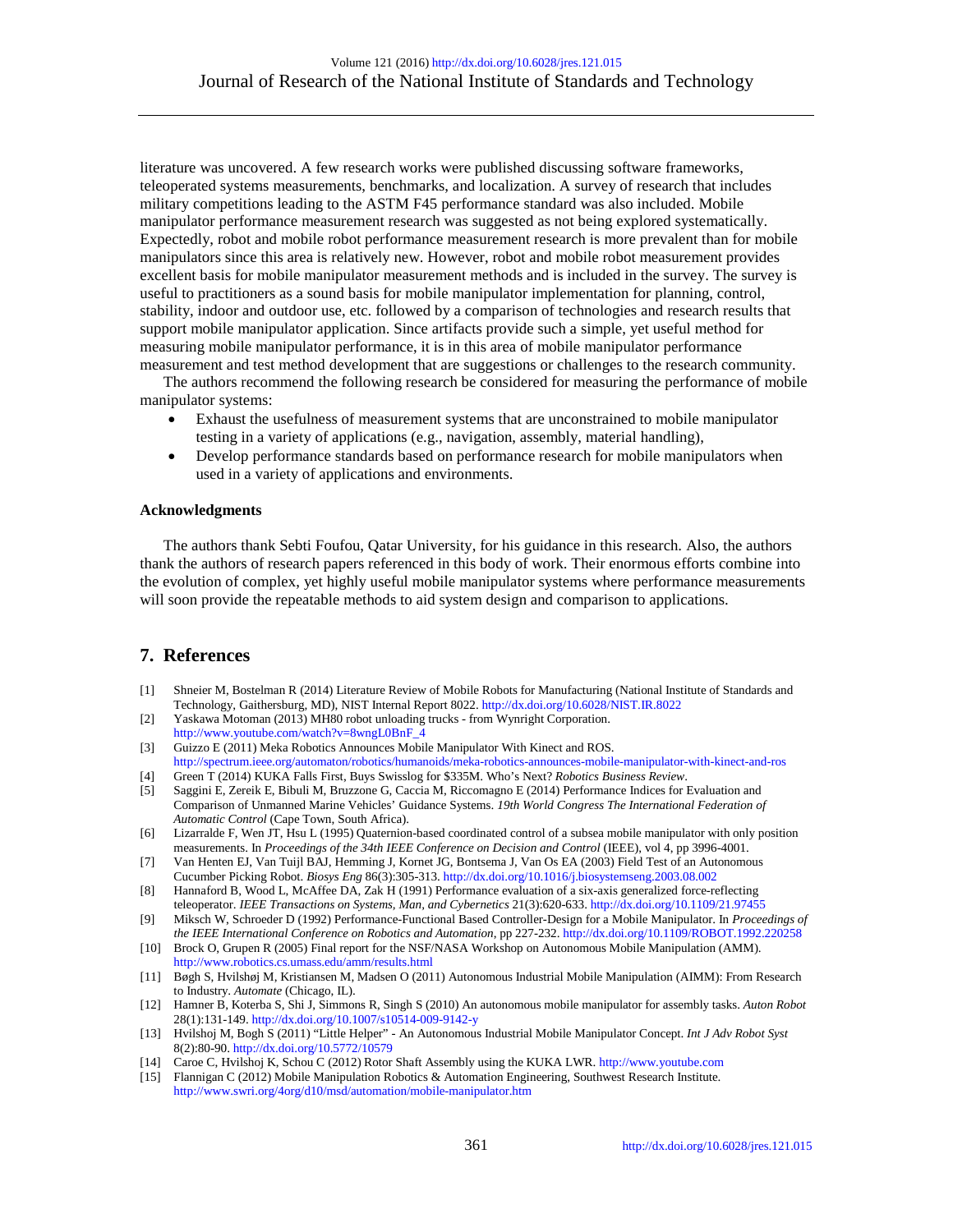- [16] Yingshu C, Libing L, Minglu Z, Hui R (2006) Study on Coordinated Control and Hardware System of a Mobile Manipulator. *6th World Congress on Intelligent Control and Automation*, pp 9037-9041. <http://dx.doi.org/10.1109/WCICA.2006.1713748>
- [17] Peterson L, Austin D, Kragic D (2000) High-level control of a mobile manipulator for door opening. In *Proceedings of the 2000 IEEE/RSJ International Conference on Intelligent Robots and Systems*, vol 2333, pp 2333-2338. <http://dx.doi.org/10.1109/IROS.2000.895316>
- [18] Nagatani K, Yuta S (1996) Designing strategy and implementation of mobile manipulator control system for opening door. In *Proceedings of the 1996 IEEE International Conference on Robotics and Automation*, vol 2823, pp 2828-2834. <http://dx.doi.org/10.1109/ROBOT.1996.506591>
- [19] Chitta S, Cohen B, Likhachev M (2010) Planning for autonomous door opening with a mobile manipulator. In *Proceedings of the 2010 IEEE International Conference on Robotics and Automation*, pp 1799-1806. <http://dx.doi.org/10.1109/ROBOT.2010.5509475>
- [20] Pin FG, Culioli JC (1992) Optimal Positioning of Combined Mobile Platform-Manipulator Systems for Material Handling Tasks. *J Intell Robot Syst* 6(2-3):165-182. <http://dx.doi.org/10.1007/BF00248014>
- [21] Jain A, Kemp CC (2010) EL-E: an assistive mobile manipulator that autonomously fetches objects from flat surfaces. *Auton Robot* 28(1):45-64.<http://dx.doi.org/10.1007/s10514-009-9148-5>
- [22] Agah A, Tanie K (1997) Human interaction with a service robot: mobile-manipulator handing over an object to a human. In *Proceedings of the 1997 IEEE International Conference on Robotics and Automation*, vol 571, pp 575-580. <http://dx.doi.org/10.1109/ROBOT.1997.620098>
- [23] Tomizawa T, Ohya A, Yuta S (2003) Remote book browsing system using a mobile manipulator. In *Proceedings of the ICRA '03 IEEE International Conference on Robotics and Automation*, vol 251, pp 256-261. <http://dx.doi.org/10.1109/ROBOT.2003.1241605>
- [24] Bort L, Pobil APd (2000) Using speech to guide a mobile robot manipulator.In *Proceedings of the 2000 IEEE International Conference on Systems, Man, and Cybernetics*, vol 2354, pp 2356-2361[. http://dx.doi.org/10.1109/ICSMC.2000.884343](http://dx.doi.org/10.1109/ICSMC.2000.884343)
- [25] Holmberg R, Khatib O (2000) Development and control of a holonomic mobile robot for mobile manipulation tasks. *Int J Robot Res* 19(11):1066-1074[. http://dx.doi.org/10.1177/02783640022067977](http://dx.doi.org/10.1177/02783640022067977)
- [26] Khatib O, Yokoi K, Chang K, Ruspini D, Holmberg R, Casal A (1996) Vehicle/arm coordination and multiple mobile manipulator decentralized cooperation. In *Proceedings of the 1996 IEEE/RSJ International Conference on Intelligent Robots and Systems*, vol 542, pp 546-553.<http://dx.doi.org/10.1109/IROS.1996.570849>
- [27] Khatib O, Yokoi K, Chang K, Ruspini D, Holmberg R, Casal A, Baader A (1995) Force Strategies for Cooperative Tasks in Multiple Mobile Manipulation Systems. *Internal Symposium of Robotics Research* (Munich, Germany).
- [28] Osumi H, Terasawa M, Nojiri H (1998) Cooperative control of multiple mobile manipulators on uneven ground. In *Proceedings of the 1998 IEEE International Conference on Robotics and Automation,* vol 3194, pp 3198-3203. <http://dx.doi.org/10.1109/ROBOT.1998.680917>
- [29] Sugar T, Kumar V (1998) Decentralized control of cooperating mobile manipulators. In *Proceedings of the 1998 IEEE International Conference on Robotics and Automation*, vol 2914, pp 2916-2921. <http://dx.doi.org/10.1109/ROBOT.1998.680672>
- [30] Stroupe A, Huntsberger T, Okon A, Aghazarian H, Robinson M (2005) Behavior-based multi-robot collaboration for autonomous construction tasks. *2005 IEEE/RSJ International Conference on Intelligent Robots and Systems*, pp 1495-1500. <http://dx.doi.org/10.1109/IROS.2005.1545269>
- [31] Madsen O, Bogh S, Schou C, Andersen RS, Damgaard JS, Pedersen MR, Kruger V (2015) Integration of mobile manipulators in an industrial production. *Ind Robot* 42(1):11-18[. http://dx.doi.org/10.1108/Ir-09-2014-0390](http://dx.doi.org/10.1108/Ir-09-2014-0390)
- [32] Gardner JF, Velinsky SA (2000) Kinematics of mobile manipulators and implications for design. *J Robotic Syst* 17(6):309-320. [http://dx.doi.org/10.1002/\(SICI\)1097-4563\(200006\)17:6<309::AID-ROB2>3.0.CO;2-9](http://dx.doi.org/10.1002/(SICI)1097-4563(200006)17:6%3c309::AID-ROB2%3e3.0.CO;2-9)
- [33] Papadopoulos E, Poulakakis J (2000) Planning and model-based control for mobile manipulators. In *Proceedings of the 2000 IEEE/RSJ International Conference on Intelligent Robots and Systems*, vol 1813, pp 1810-1815. <http://dx.doi.org/10.1109/IROS.2000.895234>
- [34] Jinhyun K, Wan Kyun C, Youngil Y, Lee BH (2002) Real-time ZMP compensation method using motion for mobile manipulators. In *Proceedings of the 2002 IEEE International Conference on Robotics and Automation*, vol 1962, pp 1967- 1972. <http://dx.doi.org/10.1109/ROBOT.2002.1014829>
- [35] Nagatani K, Hirayama T, Gofuku A, Tanaka Y (2002) Motion planning for mobile manipulator with keeping manipulability. In *Proceedings of the 2002 IEEE/RSJ International Conference on Intelligent Robots and Systems*, vol 1662, pp 1663-1668. <http://dx.doi.org/10.1109/IRDS.2002.1043994>
- [36] Katz D, Horrell E, Yang Y, Burns B, Buckley T, Grishkan A, Zhylkovskyy V, Brock O, Learned-Miller EG (2006) "The UMass Mobile Manipulator UMan: An Experimental Platform for Autonomous Mobile Manipulation" *The University of Pennsylvania*[. http://works.bepress.com/erik\\_learned\\_miller/37/](http://works.bepress.com/erik_learned_miller/37/)
- [37] Mailah M, E. Pitowarno E, Jamaluddin H (2005) Robust motion control for mobile manipulator using resolved acceleration and proportional-integral active force control. *Int J Adv Robot Syst* 2(2):125-134[. http://dx.doi.org/10.5772/5794](http://dx.doi.org/10.5772/5794)
- [38] Chen MW, Zalzala AMS (1997) Dynamic modelling and genetic-based trajectory generation for non-holonomic mobile manipulators. *Control Eng Pract* 5(1):39-48[. http://dx.doi.org/10.1016/S0967-0661\(96\)00205-5](http://dx.doi.org/10.1016/S0967-0661(96)00205-5)
- [39] Tanner HG, Kyriakopoulos KJ (2001) Mobile manipulator modeling with Kane's approach. *Robotica* 19:675-690.
- [40] Mohri A, Furuno S, Yamamoto M (2001) Trajectory planning of mobile manipulator with end-effector's specified path. In *Proceedings of the 2001 IEEE/RSJ International Conference on Intelligent Robots and Systems*, vol 2264, pp 2264-2269. <http://dx.doi.org/10.1109/IROS.2001.976407>
- [41] Dong Hun S, Hamner BS, Singh S, Myung H (2003) Motion planning for a mobile manipulator with imprecise locomotion. In *Proceedings of the 2003 IEEE/RSJ International Conference on Intelligent Robots and Systems*, vol 841, pp 847-853. <http://dx.doi.org/10.1109/IROS.2003.1250735>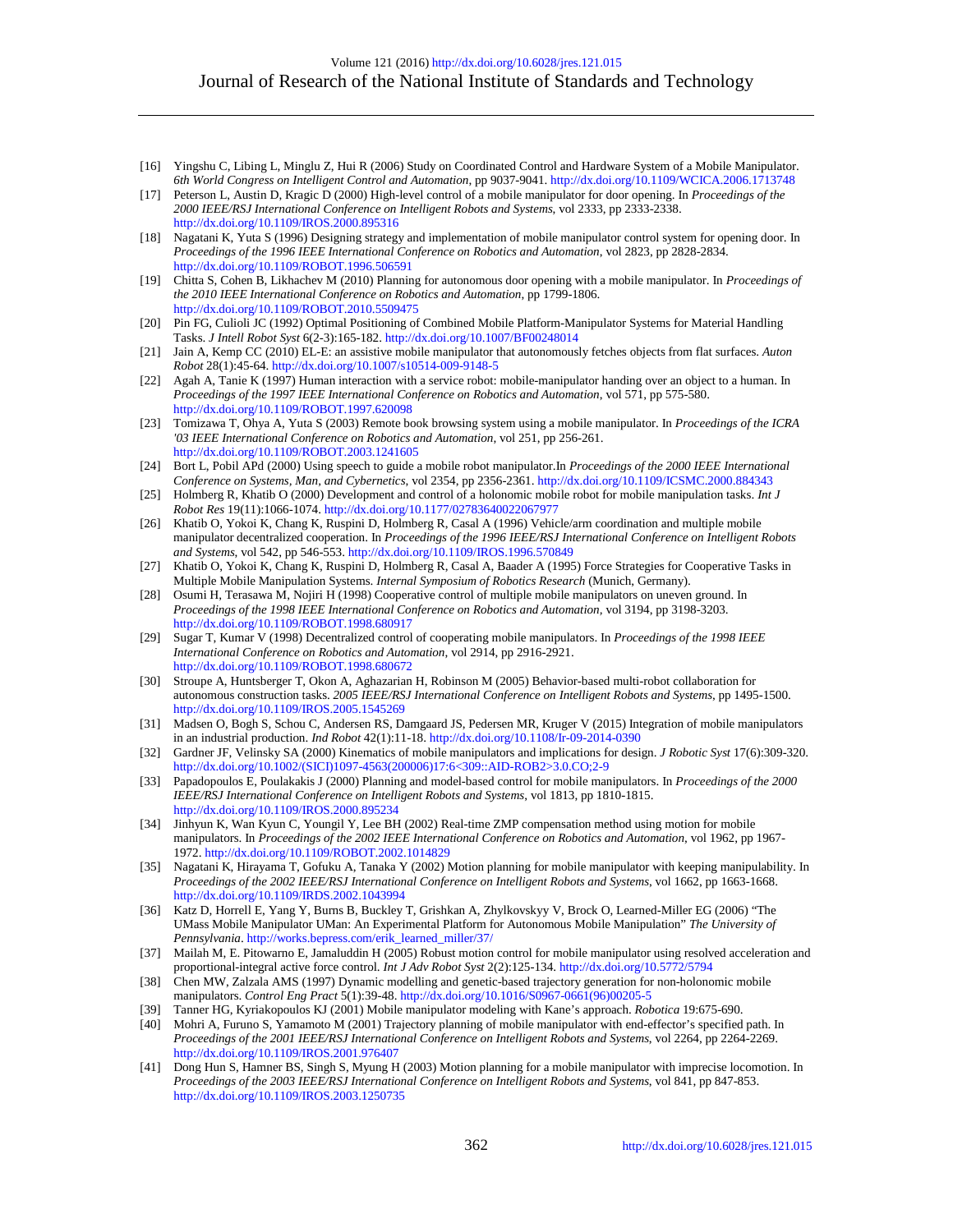- [42] Tang CP, Miller PT, Krovi VN, Ryu JC, Agrawal SK (2011) Differential-Flatness-Based Planning and Control of a Wheeled Mobile Manipulator - Theory and Experiment. *IEEE/ASME Transactions on Mechatronics* 16(4):768-773. <http://dx.doi.org/10.1109/TMECH.2010.2066282>
- [43] Yamamoto Y, Yun X (1992) Coordinating locomotion and manipulation of a mobile manipulator. *Proceedings of the 31st IEEE Conference on Decision and Control*, vol 264,3 pp 2643-2648[. http://dx.doi.org/10.1109/CDC.1992.371337](http://dx.doi.org/10.1109/CDC.1992.371337)
- [44] Chen M, Zalzala AMS (1997) A genetic approach to motion planning of redundant mobile manipulator systems considering safety and configuration. *J Robotic Syst* 14(7):529-544[. http://dx.doi.org/10.1002/\(SICI\)1097-4563\(199707\)14:7<529::AID-](http://dx.doi.org/10.1002/(SICI)1097-4563(199707)14:7%3c529::AID-ROB2%3e3.0.CO;2-P)[ROB2>3.0.CO;2-P](http://dx.doi.org/10.1002/(SICI)1097-4563(199707)14:7%3c529::AID-ROB2%3e3.0.CO;2-P)
- [45] Pin FG, Culioli JC, Reister DB (1994) Using minimax approaches to plan optimal task commutation configurations for combined mobile platform-manipulator systems. *IEEE Transactions on Robotics and Automation* 10(1):44-54. <http://dx.doi.org/10.1109/70.285584>
- [46] Lee JK, Cho HS (1997) Mobile manipulator motion planning for multiple tasks using global optimization approach. *J Intell Robot Syst* 18(2):169-190.<http://dx.doi.org/10.1023/A:1007939823675>
- [47] Dubowsky S, Vance EE (1989) Planning mobile manipulator motions considering vehicle dynamic stability constraints. In *Proceedings of the 1989 IEEE International Conference on Robotics and Automation*, vol 1273, pp 1271-1276. <http://dx.doi.org/10.1109/ROBOT.1989.100155>
- [48] Dubowski S, Gu P-Y, Deck JF (1991) The dynamic analysis of flexibility in mobile robotic manipulator systems. *Eighth World Congress on the Theory of Machines and Mechanisms*, (Prague, Czechoslovakia).
- [49] Huang Q, Sugano S, Kato I (1994) Stability control for a mobile manipulator using a potential method. In *Proceedings of the IEEE/RSJ/GI International Conference on Intelligent Robots and Systems*, vol 832, pp 839-846. <http://dx.doi.org/10.1109/IROS.1994.407542>
- [50] Qiang H, Sugano S (1995) Manipulator motion planning for stabilizing a mobile-manipulator. In *Proceedings of the 1995 IEEE/RSJ International Conference on Intelligent Robots and Systems*, vol 463, pp 467-472. <http://dx.doi.org/10.1109/IROS.1995.525926>
- [51] Huang Q, Sugano S (1996) Motion planning of stabilization and cooperation of a mobile manipulator-vehicle motion planning of a mobile manipulator. In *Proceedings of the 1996 IEEE/RSJ International Conference on Intelligent Robots and Systems*, vol 562, pp 568-575[. http://dx.doi.org/10.1109/IROS.1996.570852](http://dx.doi.org/10.1109/IROS.1996.570852)
- [52] Sugano S, Huang Q, Kato I (1993) Stability criteria in controlling mobile robotic systems. In *Proceedings of the 1993 IEEE/RSJ International Conference on Intelligent Robots and Systems*, vol 832, pp 832-838. <http://dx.doi.org/10.1109/IROS.1993.583186>
- [53] Qiang H, Sugano S, Tanie K (1998) Motion planning for a mobile manipulator considering stability and task constraints. *Proceedings of the 1998 IEEE International Conference on Robotics and Automation*, vol 219,3 pp 2192-2198. <http://dx.doi.org/10.1109/ROBOT.1998.680649>
- [54] Huang Q, Tanie K, Sugano S (1999) Stability compensation of a mobile manipulator by manipulator motion: feasibility and planning. *Adv Robotics* 13(1):25-40.
- [55] Huang Q, Tanie K, Sugano S (2000) Coordinated motion planning for a mobile manipulator considering stability and manipulation. *Int J Robot Res* 19(8):732-742[. http://dx.doi.org/10.1177/02783640022067139](http://dx.doi.org/10.1177/02783640022067139)
- [56] Inoue F, Muralami T, Ihnishi K (2001) A motion control of mobile manipulator with external force. *IEEE/ASME Transactions on Mechatronics* 6(2):137-142.<http://dx.doi.org/10.1109/3516.928727>
- [57] Furuno S, Yamamoto M, Mohri A (2003) Trajectory planning of mobile manipulator with stability considerations. In *Proceedings of the ICRA 2003 IEEE International Conference on Robotics and Automation*, vol 3403, pp 3403-3408. <http://dx.doi.org/10.1109/ROBOT.2003.1242116>
- [58] Shibata T, Murakami T (2007) A Null Space Control of Two Wheels Driven Mobile Manipulator Using Passivity Theory. *IEEJ Transactions on Industry Applications* 127(11):1109-1116[. http://dx.doi.org/10.1541/ieejias.127.1109](http://dx.doi.org/10.1541/ieejias.127.1109)
- [59] Papadopoulos EG, Rey DA (1996) A new measure of tipover stability margin for mobile manipulators. In *Proceedings of the 1996 IEEE International Conference on*, vol 4, pp 31S11-3116[. http://dx.doi.org/10.1109/ROBOT.1996.509185](http://dx.doi.org/10.1109/ROBOT.1996.509185)
- [60] Papadopoulos E, Rey DA (2000) The force-angle measure of tipover stability margin for mobile manipulators. *Veh Syst Dyn* 33(1):29-48. [http://dx.doi.org/10.1076/0042-3114\(200001\)33:1;1-5;Ft029](http://dx.doi.org/10.1076/0042-3114(200001)33:1;1-5;Ft029)
- [61] Thibodeau BJ, Deegan P, Grupen R (2006) Static analysis of contact forces with a mobile manipulator. In *Proceedings of the 2006 IEEE International Conference on Robotics and Automation*, pp 4007-4012. <http://dx.doi.org/10.1109/ROBOT.2006.1642317>
- [62] Khatib O (1986) Real-Time Obstacle Avoidance for Manipulators and Mobile Robots. *Int J Robot Res* 5(1):90-98. <http://dx.doi.org/10.1177/027836498600500106>
- [63] Yamamoto Y, Xiaoping Y (1995) Coordinated obstacle avoidance of a mobile manipulator. *Proceedings of the 1995 IEEE International Conference on Robotics and Automation,* vol 2253, pp 2255-2260. <http://dx.doi.org/10.1109/ROBOT.1995.525597>
- [64] Yamamoto Y, Fukuda S (2002) Trajectory planning of multiple mobile manipulators with collision avoidance capability. *Robotics and Automation, 2002 Proceedings of the ICRA 2002 IEEE International Conference on*, vol 3564, pp 3565-3570. <http://dx.doi.org/10.1109/ROBOT.2002.1014262>
- [65] Nowak W, Zakharov A, Blumenthal S, and Prassler E (2010) Benchmarks for mobile manipulation and robust obstacle avoidance and navigation (Best Practices in Robotics [BRICS]), BRICs Deliverable D3.1.
- [66] Hootsmans NAM, Dubowsky S, Mo PZ (1992) The experimental performance of a mobile manipulator control algorithm. In *Proceedings of the 1992 IEEE International Conference on Robotics and Automation*, vol 1943, pp 1948-1954. <http://dx.doi.org/10.1109/ROBOT.1992.219944>
- [67] Najjaran H, Goldenberg A (2007) Real-time motion planning of an autonomous mobile manipulator using a fuzzy adaptive Kalman filter. *Robot Auton Syst* 55(2):96-106.<http://dx.doi.org/10.1002/j.robot.2006.07.002>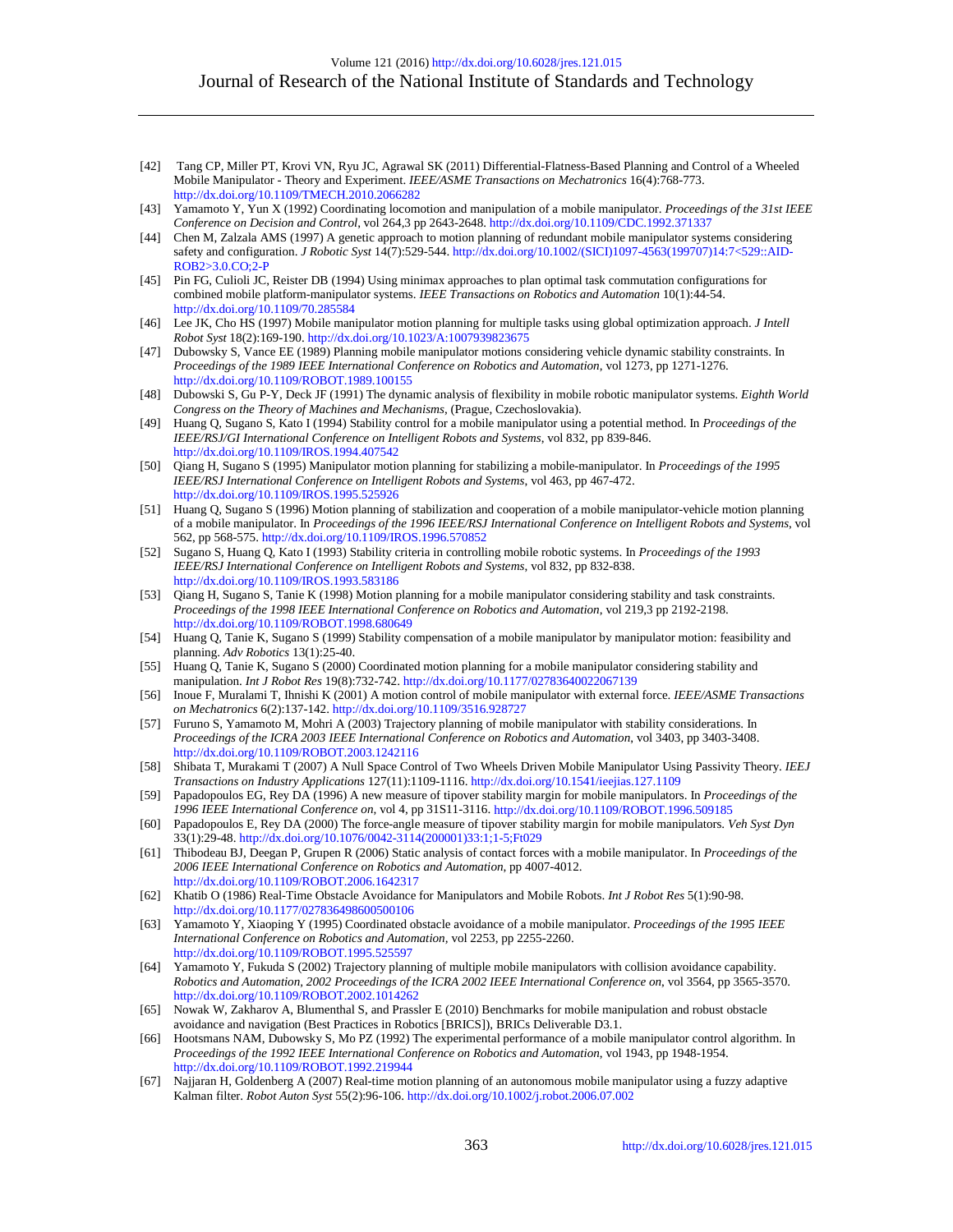- [68] Wells P, Deguire D (2005) TALON: a universal unmanned ground vehicle platform, enabling the mission to be the focus. In *Proceedings of the SPIE – International Society for Optics and Photonics*, vol 5804, pp 747-757. <http://dx.doi.org/10.1117/12.602887>
- [69] Yang Y and O. Brock (2006) Elastic roadmaps: Globally task-consistent motion for autonomous mobile manipulation. In *Proceedings of Robotics: Science and Systems (RSS)* (Philadelphia, USA).
- [70] Graettinger TJ, Krogh BH (1988) The acceleration radius: a global performance measure for robotic manipulators. *IEEE Journal on Robotics and Automation* 4(1):60-69[. http://dx.doi.org/10.1109/56.772](http://dx.doi.org/10.1109/56.772)
- [71] Chung JH, Velinsky SA (1998) Modeling and control of a mobile manipulator. *Robotica* 16:607-613. <http://dx.doi.org/10.1017/S0263574798000873>
- [72] Watanabe K, Sato K, Izumi K, Kunitake Y (2000) Analysis and control for an omnidirectional mobile manipulator. *J Intell Robot Syst* 27(1-2):3-20[. http://dx.doi.org/10.1023/A:1008145910986](http://dx.doi.org/10.1023/A:1008145910986)
- [73] Mbede JB, Ele P, Mveh-Abia CM, Toure Y, Graefe V, Ma SG (2005) Intelligent mobile manipulator navigation using adaptive neuro-fuzzy systems. *Inform Sciences* 171(4):447-474[. http://dx.doi.org/10.1016/j.ins.2004.09.014](http://dx.doi.org/10.1016/j.ins.2004.09.014)
- [74] Korayem MH, Ghariblu H (2004) Analysis of wheeled mobile flexible manipulator dynamic motions with maximum load carrying capacities. *Robot Auton Syst* 48(2-3):63-76.<http://dx.doi.org/10.1016/j.robot.2004.07.010>
- [75] Albus JS (2002) Metrics and performance measures for intelligent unmanned ground vehicles. In *Proceedings of the Performance Metrics for Intelligent Systems (PerMIS) Workshop* (National Institute of Standards and Technology, Gaithersburg, MD).
- [76] Hägele M, Pfeiffer K (2007) Report on State of the Art on Benchmarks for Mobile Manipulation and Service Robots (Fraunhofer IPA), RoSta Deliverable D 4.1.
- [77] Edan Y, Friedman L, Mehrez A, Slutski L (1998) A three-dimensional statistical framework for performance measurement of robotic systems. *Robot Cim-Int Manuf* 14(4):307-315[. http://dx.doi.org/10.1016/S0736-5845\(98\)00006-4](http://dx.doi.org/10.1016/S0736-5845(98)00006-4)
- [78] Wong SC, Middleton L, MacDonald BA, Auckland N (2002) Performance metrics for robot coverage tasks. In *Proceedings of Australasian Conference on Robotics and Automation*, vol 27, pp 29.
- [79] Sprunk C, Röwekämper J, Parent G, Spinello L, Tipaldi GD, Burgard W, Jalobeanu M (2014) An Experimental Protocol for Benchmarking Robotic Indoor Navigation. In *Proceedings of the International Symposium on Experimental Robotics (ISER)*.
- [80] Ioan S, Kavraki LE (2010) On the implementation of single-query sampling-based motion planners. In *Proceedings of the 2010 IEEE International Conference on Robotics and Automation*, pp 2005-2011[. http://dx.doi.org/10.1109/ROBOT.2010.5509172](http://dx.doi.org/10.1109/ROBOT.2010.5509172)
- [81] Bonsignorio F, Hallam J, del Pobil A (2009) Defining the requisites of a replicable robotics experiment. *RSS2009 Workshop on Good Experimental Methodologies in Robotics* (Seattle, WA).
- [82] Jacoff A, Messina E, Weiss BA, Tadokoro S, Nakagawa Y (2003) Test arenas and performance metrics for urban search and rescue robots. In *Proceedings of the 2003 IEEE/RSJ International Conference on Intelligent Robots and Systems*, vol 3393, pp 3396-3403[. http://dx.doi.org/10.1109/IROS.2003.1249681](http://dx.doi.org/10.1109/IROS.2003.1249681)
- [83] Lampe A, Chatila R (2006) Performance measure for the evaluation of mobile robot autonomy. In *Proceedings of the 2006 IEEE International Conference on Robotics and Automation,* pp 4057-4062[. http://dx.doi.org/10.1109/ROBOT.2006.1642325](http://dx.doi.org/10.1109/ROBOT.2006.1642325)
- [84] Steinfeld A, Fong T, Kaber D, Lewis M, Scholtz J, Schultz A, Goodrich M (2006) Common metrics for human-robot interaction. In *Proceedings of the 1st ACM SIGCHI/SIGART Conference on Human-robot Interaction*, pp 33-40.
- [85] Canfield SL, Langley D, Shibakov A (2013) Developing Metrics for Comparison of Mobile Robots Performing Welding Tasks. In *Proceedings of the ASME 2013 International Design Engineering Technical Conferences and Computers and Information in Engineering Conference* (Portland, Oregon).
- [86] Eastman R, Hong T, Shi J, Hanning T, Muralikrishnan B, Young S, Chang T (2010) Performance Evaluation and Metrics for Perception in Intelligent Manufacturing. *Performance Evaluation and Benchmarking of Intelligent Systems*, eds Madhavan R, Tunstel E, Messina E (Springer US), pp 269-310.
- [87] Ilnicki R, Zadarnowska K (2009) Efficiency of double nonholonomic mobile manipulators. In *Proceedings of the 14th International Conference on Methods and Models in Automation and Robotics,* vol 14, pp 641-646. <http://dx.doi.org/10.3182/20090819-3-PL-3002.00111>
- [88] Shiakolas PS, Conrad KL, Yih TC (2002) On the Accuracy, Repeatability, and Degree of Influence of Kinematics Parameters for Industrial Robots. *International Journal of Modelling and Simulation* 22(4):245-254. <http://dx.doi.org/10.1080/02286203.2002.11442246>
- [89] Choi JP, Min BK, Lee SJ (2004) Reduction of machining errors of a three-axis machine tool by on-machine measurement and error compensation system. *J Mater Process Tech* 155:2056-2064[. http://dx.doi.org/10.1016/j.jmatprotec.2004.04.402](http://dx.doi.org/10.1016/j.jmatprotec.2004.04.402)
- [90] Liu H, Darabi H, Banerjee P, Liu J (2007) Survey of Wireless Indoor Positioning Techniques and Systems. *IEEE Transactions on Systems, Man, and Cybernetics, Part C (Applications and Reviews)* 37(6):1067-1080. <http://dx.doi.org/10.1109/TSMCC.2007.905750>
- [91] Angeles J, Park FC (2008) Performance Evaluation and Design Criteria. *Springer Handbook of Robotics*, eds Siciliano B, Khatib O (Springer Berlin Heidelberg, Berlin, Heidelberg), pp 229-244.
- [92] ASTM E2919-14 (2014) Standard Test Method for Evaluating the Performance of Systems that Measure Static, Six Degrees of Freedom (6DOF), Pose, ASTM International, West Conshohocken, PA.<http://dx.doi.org/10.1520/E2919-14>
- [93] ASTM WK49831 (2015) Standard Test Method for Evaluating the Performance of Systems that Measure Static and Dynamic, Six Degrees of Freedom (6DOF), Pose Working Document.
- [94] Bostelman R, Falco J, Hong T (2015) Performance Measurements of Motion Capture Systems used for AGV and Robot Arm Evaluation. *6th Computer Vision in Vehicle Technology Workshop (CVVT) at CVPR 2015* (Boston, MA).
- [95] *University of Minnesota* (2015) Virtual Reality Design Lab[. http://vr.design.umn.edu/technology/](http://vr.design.umn.edu/technology/)
- [96] Dainis A, Juberts M (1985) Accurate remote measurement of robot trajectory motion. In *Proceedings of the 1985 IEEE International Conference on Robotics and Automation*, pp 92-99[. http://dx.doi.org/10.1109/ROBOT.1985.1087317](http://dx.doi.org/10.1109/ROBOT.1985.1087317)
- [97] Murray D, Basu A (1994) Motion tracking with an active camera. *IEEE Transactions on Pattern Analysis and Machine Intelligence* 16(5):449-459[. http://dx.doi.org/10.1109/34.291452](http://dx.doi.org/10.1109/34.291452)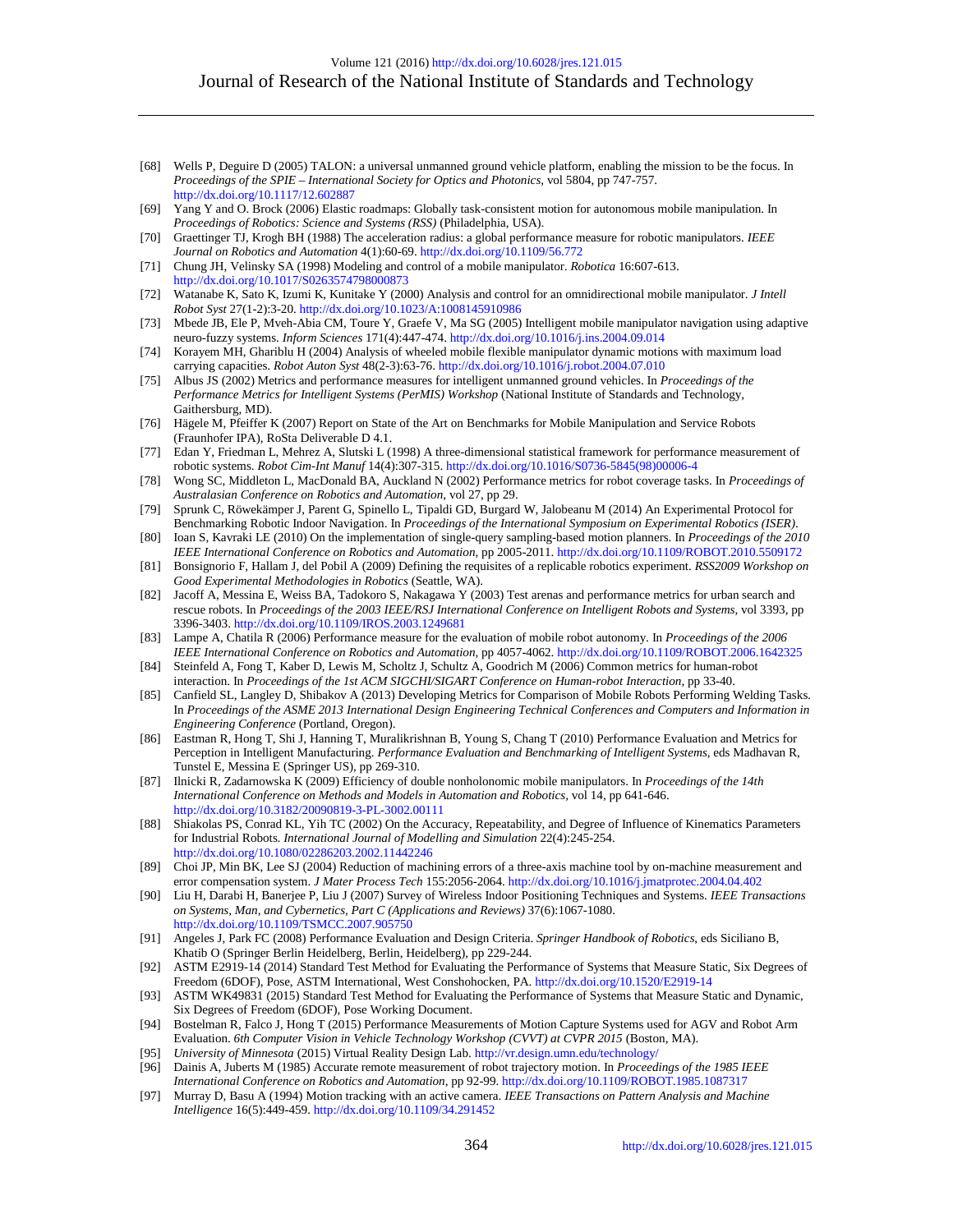- [98] Foxlin E (2002) Motion tracking requirements and technologies. *Handbook of virtual environment technology* 8:163-210.
- Foxlin EM (2001, 2008) Motion tracking system. (U.S. Patent 6,176,837, US Patent 7,395,181).
- [100] Lau K, Hocken R, Haynes L (1985) Robot performance measurements using automatic laser tracking techniques. *Robot Cim-Int Manuf* 2(3):227-236[. http://dx.doi.org/10.1016/0736-5845\(85\)90110-3](http://dx.doi.org/10.1016/0736-5845(85)90110-3)
- [101] Prenninger JP (1993) Contactless position and orientation measurement of robot end-effectors. In *Proceedings of the 1993 IEEE International Conference on Robotics and Automation*, vol 181, pp 180-185. <http://dx.doi.org/10.1109/ROBOT.1993.291980>
- [102] Estler WT, Edmundson KL, Peggs GN, Parker DH (2002) Large-Scale Metrology An Update. *CIRP Annals - Manufacturing Technology* 51(2):587-609[. http://dx.doi.org/10.1016/S0007-8506\(07\)61702-8](http://dx.doi.org/10.1016/S0007-8506(07)61702-8)
- [103] Qiao H (2015) Advanced Sensing, Automation, and Manufacturing Information Integration, Automated Precision, Inc. *Lecture at the National Institute of Standards and Technology* (Gaithersburg, MD).
- [104] Mayer JRR, Parker GA (1994) A portable instrument for 3-D dynamic robot measurements using triangulation and laser tracking. *IEEE Transactions on Robotics and Automation* 10(4):504-516[. http://dx.doi.org/10.1109/70.313100](http://dx.doi.org/10.1109/70.313100)
- [105] Slamani M, Nubiola A, Bonev I (2012) Assessment of the positioning performance of an industrial robot. *Ind Robot* 39(1):57- 68[. http://dx.doi.org/10.1108/01439911211192501](http://dx.doi.org/10.1108/01439911211192501)
- [106] Tso SK, Wang TW, Xu WL, Sun ZQ (2003) Vibration control for a flexible-link robot arm with deflection feedback. *Int J Nonlin Mech* 38(1):51-62[. http://dx.doi.org/10.1016/S0020-7462\(01\)00040-3](http://dx.doi.org/10.1016/S0020-7462(01)00040-3)
- [107] Schmitt R, Nisch S, Schönberg A, Demeester F, Renders S (2010) Performance evaluation of iGPS for industrial applications. In *Proceedings of the 2010 International Conference on Indoor Positioning and Indoor Navigation*, pp 1-8. <http://dx.doi.org/10.1109/IPIN.2010.5647630>
- [108] Nikon Metrology (2014) iGPS System. [http://www.nikonmetrology.com/en\\_US/Products/Large-Volume-](http://www.nikonmetrology.com/en_US/Products/Large-Volume-Applications/iGPS/iGPS/(key_features))[Applications/iGPS/iGPS/\(key\\_features\)](http://www.nikonmetrology.com/en_US/Products/Large-Volume-Applications/iGPS/iGPS/(key_features))
- [109] Elatta A, Gen LP, Zhi FL, Daoyuan Y, Fei L (2004) An overview of robot calibration. *Information Technology Journal* 3(1):74-78.<http://dx.doi.org/10.3923/itj.2004.74.78>
- [110] Hidalgo F, Brunn P (1998) Robot metrology and calibration systems a market review. *Industrial Robot* 25(1):42-47. <http://dx.doi.org/10.1108/01439919810196955>
- [111] Greenway B (2000) Robot accuracy. *Industrial Robot: An International Journal* 27(4):257-265. <http://dx.doi.org/10.1108/01439910010372136>
- [112] NIST Robot Calibrator (2011). <http://www.nist.gov/el/isd/robot-calibrator.cfm>
- [113] Driels MR, Swayze WE (1994) Automated partial pose measurement system for manipulator calibration experiments. *IEEE Transactions on Robotics and Automation* 10(4):430-440[. http://dx.doi.org/10.1109/70.313094](http://dx.doi.org/10.1109/70.313094)
- [114] Pradeep V, Konolige K, Berger E (2010) Calibrating a multi-arm multi-sensor robot: A Bundle Adjustment Approach. *International Symposium on Experimental Robotics (ISER)* (New Delhi, India).
- [115] Hanqi Z, Kuanchih W, Roth ZS (1995) Simultaneous calibration of a robot and a hand-mounted camera. *IEEE Transactions on Robotics and Automation* 11(5):649-660[. http://dx.doi.org/10.1109/70.466601](http://dx.doi.org/10.1109/70.466601)
- [116] Preising B, Hsia TC (1995) Robot Performance-Measurement and Calibration Using a 3d Computer Vision System. *Robotica* 13(4):327-337.<http://dx.doi.org/10.1017/S0263574700018762>
- [117] International Organization of Standardization, ISO 10218-1. Robots and robotic devices Safety requirements Part 1 and Robots, ISO 10218-2. Robots and robotic devices – Safety requirements – Part 2: Industrial robot sys-tems and integration, 2011.
- [118] ANSI/RIA R15.06 (2012) American National Standard for Industrial Robots and Robot Systems- Safety Requirements.
- [119] Industrial Truck Standards Development Foundation (2014) ANSI/ITSDF B56.5-2012, Safety Standard for Driverless, Automatic Guided Industrial Vehicles and Automated Functions of Manned Industrial Vehicles.
- [120] European Standards (1998) EN BS 1525: Safety of industrial trucks. Driverless trucks and their systems.
- [121] ISO 9283 (1998) Manipulating industrial robotos Performance criteria and related test methods.
- [122] ANSI/RIA R15.05 (1999) Evaluation of Point-to-Point and Static Performance Characteristics of Industrial Robots and Robot Systems.
- [123] ASTM F45 (2015) 2014 Driverless Automatic Industrial Vehicles. <https://www.astm.org/COMMITTEE/F45.htm>
- [124] Marvel J, Bostelman R (2013) Towards mobile manipulator safety standards. In *Proceedings of the 2013 IEEE International Symposium on Robotic and Sensors Environments*, pp 31-36[. http://dx.doi.org/10.1109/ROSE.2013.6698414](http://dx.doi.org/10.1109/ROSE.2013.6698414)
- [125] Bostelman R, Marvel J (2014) Control fusion for safe multi-robot coordination. In *Proceedings of the SPIE – International Society for Optics and Photonics*, vol 9121[. http://dx.doi.org/10.1117/12.2051410](http://dx.doi.org/10.1117/12.2051410)
- [126] Bostelman R, Hong T, Marvel J (2015) Performance measurement of mobile manipulators. In *Proceedings of the SPIE – International Society for Optics and Photonics*, vol 9498[. http://dx.doi.org/10.1117/12.2177344](http://dx.doi.org/10.1117/12.2177344)
- [127] Bowling A, Khatib O (2005) The dynamic capability equations: a new tool for analyzing robotic manipulator performance. *IEEE Transactions on Robotics* 21(1):115-123[. http://dx.doi.org/10.1109/TRO.2004.837243](http://dx.doi.org/10.1109/TRO.2004.837243)
- [128] Hannaford B, Wood L, McAffee DA, Zak H (1991) Performance evaluation of a six-axis generalized force-reflecting teleoperator. *IEEE Transactions on Systems, Man, and Cybernetics* 21(3):620-633[. http://dx.doi.org/10.1109/21.97455](http://dx.doi.org/10.1109/21.97455)
- [129] Park KT, Park CH, Shin YJ (2008) Performance Evaluation of Industrial Dual-Arm Robot. In *Proceedings of the 2008 International Conference on Smart Manufacturing Application*, pp 437-440. <http://dx.doi.org/10.1109/ICSMA.2008.4505596>
- [130] Balakirsky S, Scrapper C, Carpin S, Lewis M (2006) USARSim: providing a framework for multi-robot performance evaluation. In *Proceedings of PerMIS*, vol. 2006.
- [131] Calisi D, Nardi D (2009) Performance evaluation of pure-motion tasks for mobile robots with respect to world models. *Auton Robot* 27(4):465-481[. http://dx.doi.org/10.1007/s10514-009-9150-y](http://dx.doi.org/10.1007/s10514-009-9150-y)
- [132] Baltes J (2000) A Benchmark Suite for Mobile Robots. In *Proceedings of the 2000 IEEE/RSJ International Conference on lntelligent Robots and Systems*, vol 1102, pp 1101-1106[. http://dx.doi.org/10.1109/IROS.2000.893166](http://dx.doi.org/10.1109/IROS.2000.893166)